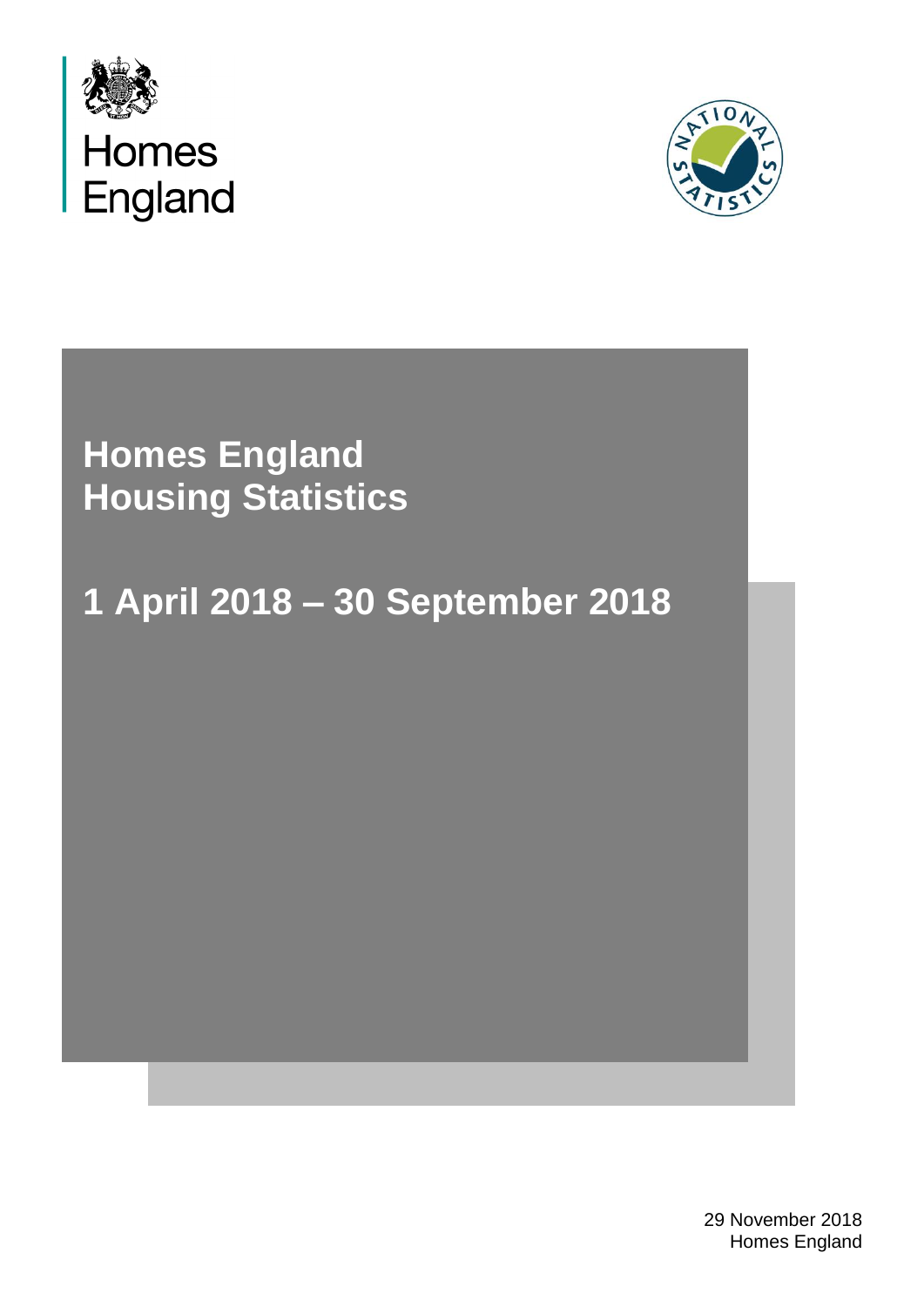### **Table of Contents**

### **Contents**

| 1.  |  |
|-----|--|
| 2.  |  |
| 3.  |  |
| 4.  |  |
| 5.  |  |
| 6.  |  |
| 7.  |  |
| 8.  |  |
| 9.  |  |
| 10. |  |
|     |  |
|     |  |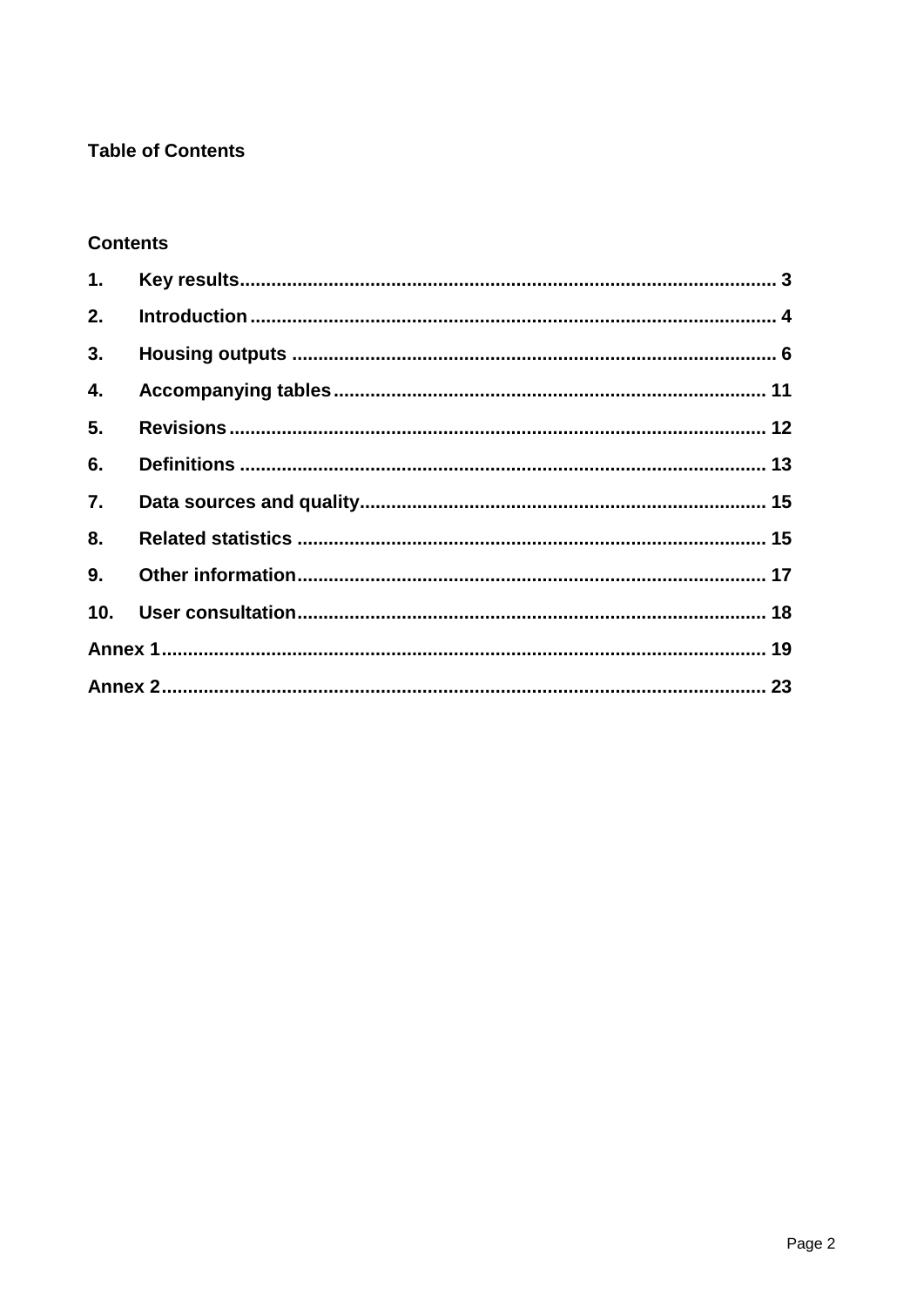### <span id="page-2-0"></span>**1. Key results**

- **1.1** Between 1 April and 30 September 2018 there were 15,766 housing starts on site and 15,704 housing completions delivered through programmes managed by Homes England in England (excluding London for all programmes except those administered by Homes England on behalf of the Greater London Authority (GLA)). Homes England manages the Help to Buy (Equity Loan) scheme in England but the completions are reported by the Ministry of Housing, Communities and Local Government (MHCLG) available from the webpage linked below<sup>1</sup> and excluded from this publication.
- **1.2** 9,909 (or 63 per cent) of housing starts on site in the six months to 30 September 2018 were for affordable homes. This represents an increase of 42 per cent on the 6,989 affordable homes started in the same period of the previous year (2017-18).
- **1.3** 5,714 of these starts on site were for Affordable Rent, an increase of 26 per cent on the 4,526 started in the same period of the previous year (2017-18). A further 3,702 were for Intermediate Affordable Housing schemes, including Shared Ownership and Rent to Buy; this represents an increase of 71 per cent on the 2,169 started in the same period of the previous year. The remaining 493 were for Social Rent, an increase of 68 per cent on the 294 started in the same period of the previous year.
- **1.4** 5,857 (or 37 per cent) of housing starts on site in the six months to 30 September 2018 were market sale homes. This represents a decrease of 13 per cent on the 6,696 market sale homes in the same period of the previous year (2017-18).
- **1.5** 11,091 (or 71 per cent) of housing completions in the six months to 30 September 2018 were for affordable homes. This represents an increase of 19 per cent on the 9,293 affordable homes completed in the same period of the previous year.
- **1.6** Homes for Affordable Rent accounted for 7,943 of the total affordable home completions in the six months to 30 September 2018, an increase of 10 per cent on the 7,219 completed in the same period of the previous year (2017-18). A further 2,841 were for Intermediate Affordable Housing schemes, including Shared Ownership and Rent to Buy, an increase of 50 per cent on the 1,900 completed in the six months to 30 September 2017. The remaining 307 were for Social Rent, an increase of 76 per cent on the 174 completed in the same period of the previous year.
- **1.7** 4,613 market homes were completed in the six months to 30 September 2018. This represents an increase of 69 per cent on the 2,737 that were completed in the same period of the previous year (2017-18).

<sup>&</sup>lt;sup>1</sup> <https://www.gov.uk/government/collections/help-to-buy-equity-loan-and-newbuy-statistics>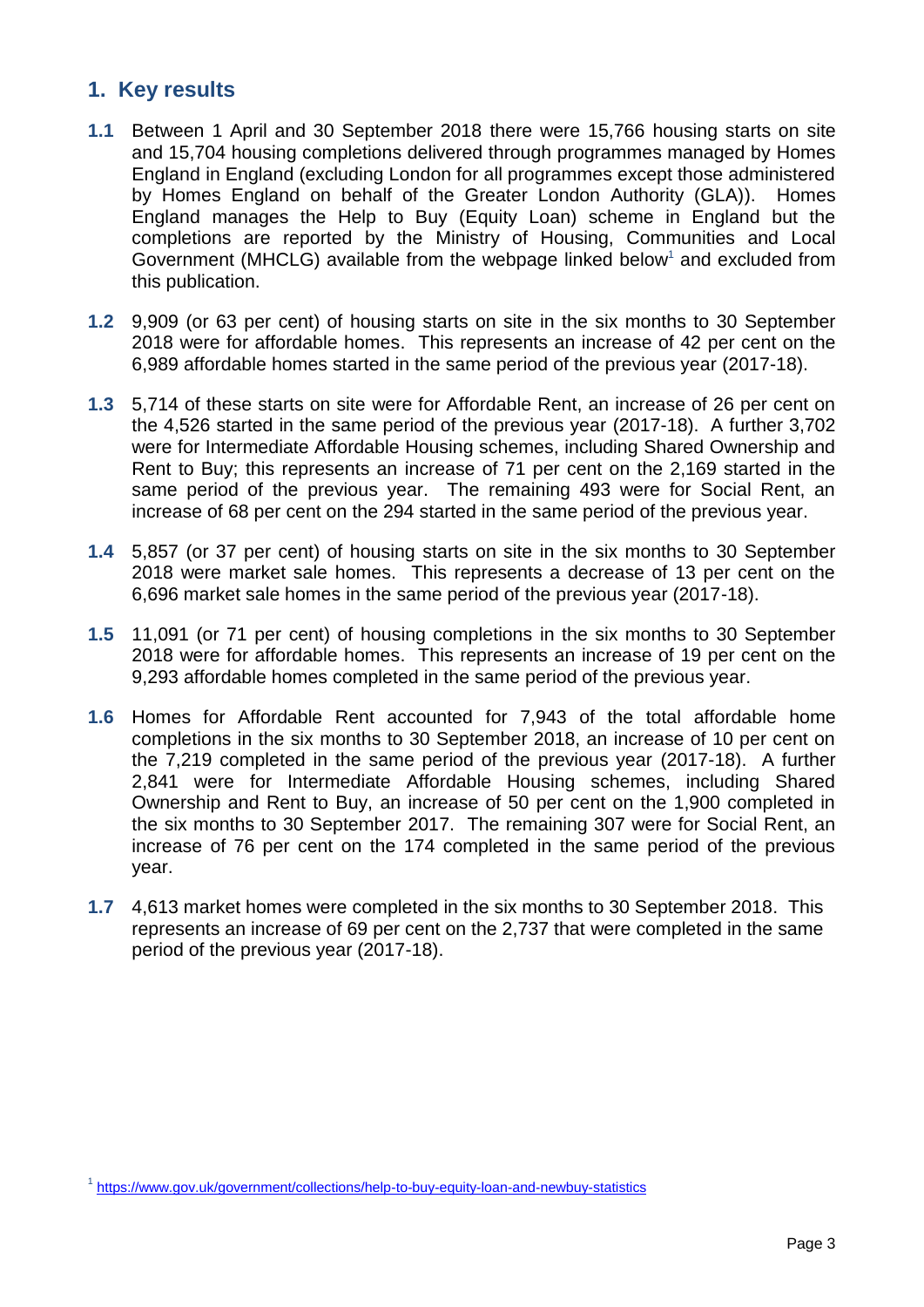### <span id="page-3-0"></span>**2. Introduction**

### **Geographical coverage**

**2.1** This release presents the housing starts on site and housing completions delivered by Homes England between 1 April 2009 and 30 September 2018 in England excluding London (for both the current and historical series<sup>2</sup>) with the exception of the Build to Rent, Builders Finance Fund, Get Britain Building and The Home Building Fund – Short Term Fund programmes which are administered by Homes England on behalf of the Greater London Authority (GLA) and where delivery covers all of England including London.

### **London**

- **2.2** Since April 2012, the Mayor of London has had oversight of strategic housing, regeneration and economic development in London. This means that Homes England no longer publishes housing starts on site and completions for London, except where Homes England is administering a programme on behalf of the GLA. The historical series for London, which reflects past delivery by Homes England, is included in Homes England's housing statistics published on 12 June 2012 (revised 24 August 2012) available from the housing statistics page on the Homes England section of GOV.UK<sup>3</sup>.
- **2.3** MHCLG has combined the affordable housing statistics in this release with the GLA's affordable housing statistics to produce Table 1012 showing total affordable housing starts on site and completions delivered nationally under the affordable housing programmes of Homes England and the GLA<sup>4</sup>. This table excludes additional affordable housing delivery reported annually through local authority returns, which are included in MHCLG's full annual release on affordable housing supply in England<sup>5</sup>. . The table includes any revisions made to London data since it was published by Homes England on 12 June 2012 (revised 24 August 2012). Further details are provided in section 8 of this release.

### **Purposes and uses**

- **2.4** The figures in this release show the supply of affordable and market housing delivered through Homes England's programmes $<sup>6</sup>$  with the exception of Help to Buy</sup> (Equity Loan scheme), the statistics for which are published quarterly by MHCLG<sup>7</sup>. Definitions of housing types are available in section 6 of this release. MHCLG also publishes annual statistics on affordable housing supply in England<sup>5</sup> showing the gross annual supply of affordable homes, irrespective of funding mechanism. Further information on the Affordable Housing Supply and Help to Buy releases is provided in section 8 of this release.
- **2.5** The data in this release are used by MHCLG to monitor delivery of affordable homes as part of the MHCLG business plan (see paragraph 8.3). Homes England uses the

 $2^2$  As housing starts on site and completions are recorded by their location, this release may exclude homes located outside London where the funding was allocated to a local authority district within London.

<sup>3</sup> <https://www.gov.uk/government/collections/housing-statistics>

<sup>4</sup> <https://www.gov.uk/government/statistical-data-sets/live-tables-on-affordable-housing-supply>

<sup>5</sup> <https://www.gov.uk/government/collections/affordable-housing-supply>

<sup>&</sup>lt;sup>6</sup> See Annex 1 for a summary and links to information about Homes England's programmes.

<https://www.gov.uk/government/collections/help-to-buy-equity-loan-and-newbuy-statistics>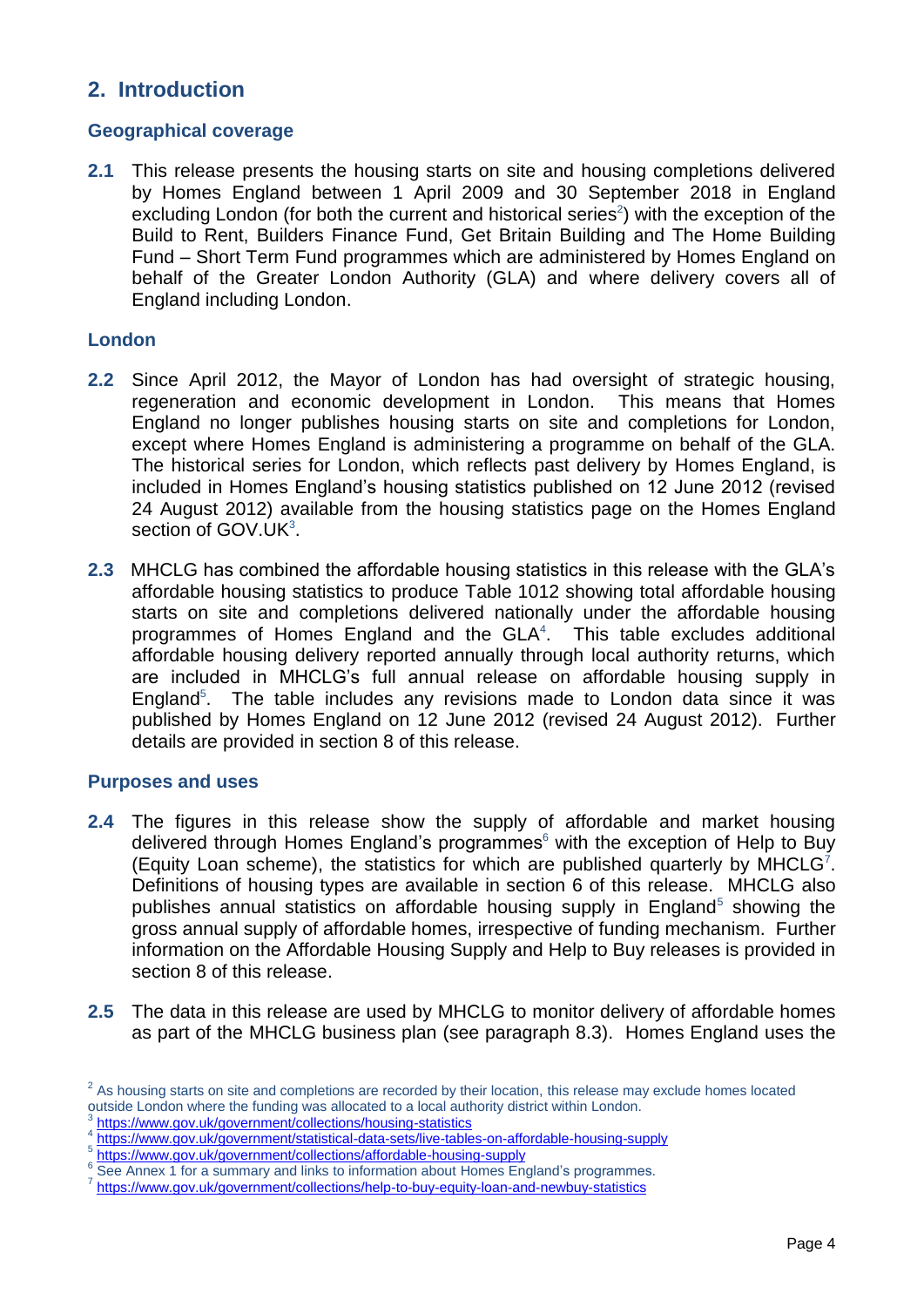data to measure progress towards commitments made in its published Strategic Plan $8$ . Local authorities also use the data when compiling their annual return to MHCLG for the purpose of calculating the enhancement for affordable housing under the New Homes Bonus (NHB), a grant for local authorities to incentivise new housing supply.

#### **What is included in this release?**

- **2.6** This is the first release of data relating to delivery for the financial year ending 31 March 2019 and covers 13 $^{\circ}$  current programmes and 14 historical programmes delivered by Homes England (summarised in Annex 1). These include the acquisition of existing land or property as well as new house building, and some programmes provide a mix of affordable and market housing. Affordable housing may be for home ownership (on Shared Ownership or Rent to Buy terms) or for rent.
- **2.7** Housing starts on site and housing completions are reported for each programme, where applicable.
- **2.8** A programme breakdown of the data is available in Table 1 of the tables accompanying this release<sup>10</sup>. Further information on the accompanying tables is provided in section 4 of this release. Table A of the latest annual statistics on affordable housing supply in England published by  $MHCLG<sup>11</sup>$  shows how Homes England programmes relate to the statistics on affordable housing published by MHCLG.

#### **How is new subsidised housing provided?**

- **2.9** Affordable homes delivered through Homes England programmes are funded by central government. The funding is administered by Homes England to fund investment partners (including private registered providers, house builders, community groups and local authorities) to deliver affordable housing.
- **2.10** With the exception of the SLP, funding for all programmes is allocated through an application/bidding process based on the assessment eligibility/criteria for each programme. Funding is paid in accordance with the contractual agreement for each programme. Investment for projects delivered under the SLP is determined in accordance with Homes England's Financial Framework $^{12}$ .

<sup>&</sup>lt;sup>8</sup> <https://www.gov.uk/government/publications/homes-england-strategic-plan-201819-to-202223>

<sup>&</sup>lt;sup>9</sup> The Affordable Housing Programme is still current, but has not had any delivery yet this year.

<sup>&</sup>lt;sup>10</sup> <https://www.gov.uk/government/collections/housing-statistics>

<sup>11</sup> <https://www.gov.uk/government/collections/affordable-housing-supply>

<sup>12</sup> <https://www.gov.uk/government/publications/homes-england-framework-document>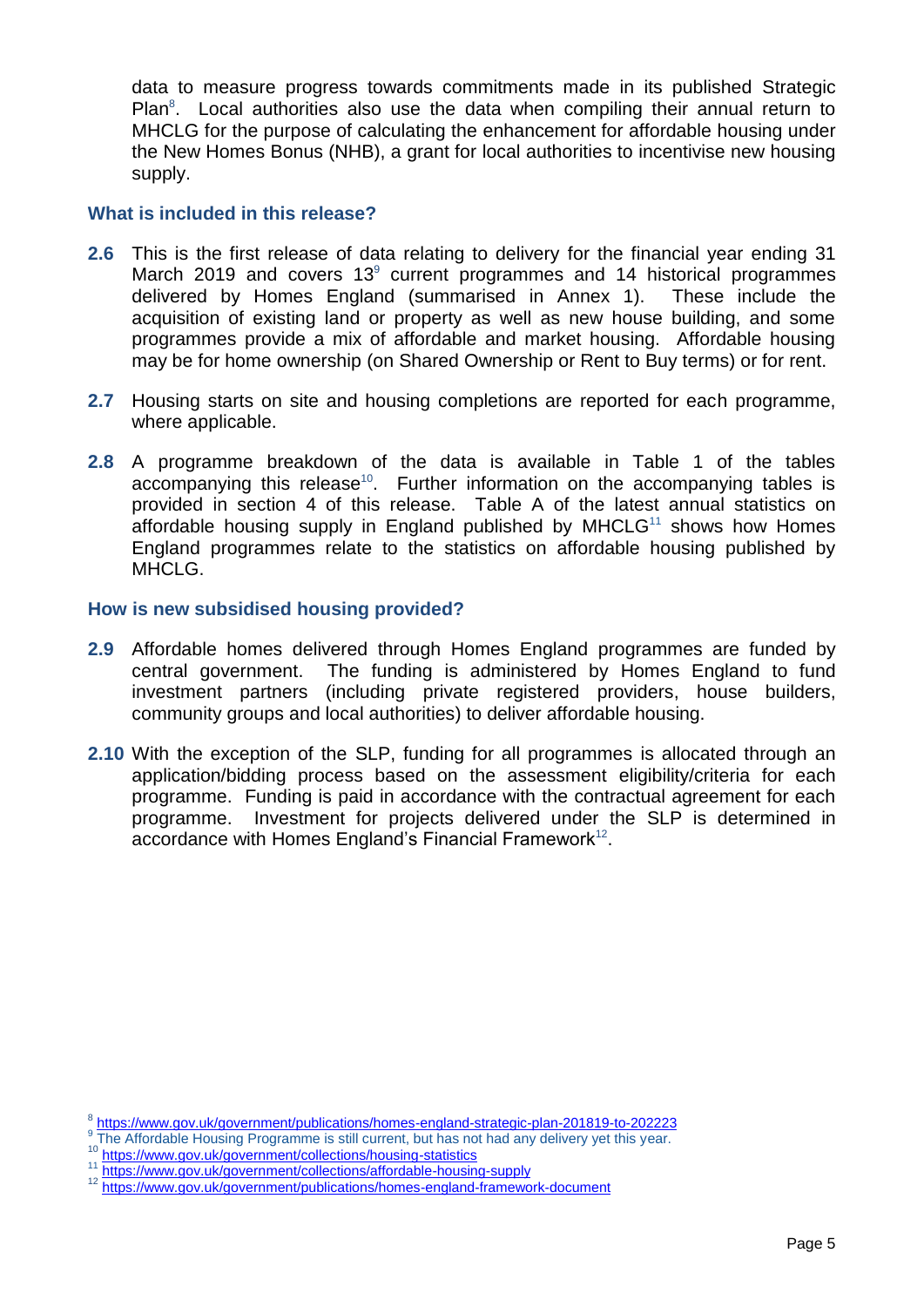### <span id="page-5-0"></span>**3. Housing outputs** *Starts on site:*

**Table 1a: Housing starts on site by tenure, England (excluding non-Homes England London delivery) 1, 2**

|                          |                  |                           |                    | Intermediate Affordable<br><b>Housing</b> |                                 |                                                                     |                     |                                          |
|--------------------------|------------------|---------------------------|--------------------|-------------------------------------------|---------------------------------|---------------------------------------------------------------------|---------------------|------------------------------------------|
|                          |                  | <b>Affordable</b><br>Rent | <b>Social Rent</b> | Intermediate<br>Rent                      | Affordable<br>Home<br>Ownership | <b>Total</b><br><b>Affordable</b><br>Housing<br>Starts <sup>3</sup> | Market <sup>4</sup> | <b>Total</b><br>Housing<br><b>Starts</b> |
| 2018-19 <sup>5</sup>     | Apr - Sep        | 5,714                     | 493                | 190                                       | 3,512                           | 9,909                                                               | 5,857               | 15,766                                   |
| 2017-18 <sup>5</sup>     | Apr - Sep        | 4,526                     | 294                | 12                                        | 2,157                           | 6,989                                                               | 6,696               | 13,685                                   |
| 2017-18 <sup>5</sup>     | Oct - Mar        | 12,633                    | 1,115              | 141                                       | 7,027                           | 20,916                                                              | 8,051               | 28,967                                   |
| 2017-18 <sup>5</sup>     | <b>Full Year</b> | 17,159                    | 1,409              | 153                                       | 9,184                           | 27,905                                                              | 14,747              | 42,652                                   |
| 2016-17 <sup>5</sup>     | Apr - Sep        | 7,218                     | 328                | 16                                        | 1,836                           | 9,398                                                               | 5,034               | 14,432                                   |
| 2016-17 <sup>5</sup>     | Oct - Mar        | 14,895                    | 622                | 8                                         | 4,207                           | 19,732                                                              | 6,776               | 26,508                                   |
| $2016 - 17$ <sup>5</sup> | <b>Full Year</b> | 22,113                    | 950                | 24                                        | 6,043                           | 29,130                                                              | 11,810              | 40,940                                   |
| 2015-16 <sup>5</sup>     | Apr - Sep        | 5,858                     | 199                | $\mathbf 0$                               | 1,317                           | 7,374                                                               | 3,952               | 11,326                                   |
| 2015-16 <sup>5</sup>     | Oct - Mar        | 10,686                    | 431                | $\overline{5}$                            | 2,822                           | 13,944                                                              | 7,838               | 21,782                                   |
| 2015-16 <sup>5</sup>     | <b>Full Year</b> | 16,544                    | 630                | $\overline{\mathbf{5}}$                   | 4,139                           | 21,318                                                              | 11,790              | 33,108                                   |
| 2014-15 <sup>5</sup>     | Apr - Sep        | 7,487                     | 698                | $\Omega$                                  | 1,242                           | 9,427                                                               | 3,226               | 12,653                                   |
| 2014-15 <sup>5</sup>     | Oct - Mar        | 14,392                    | 547                | 21                                        | 2,071                           | 17,031                                                              | 5,676               | 22,707                                   |
| 2014-15 <sup>5</sup>     | <b>Full Year</b> | 21,879                    | 1,245              | 21                                        | 3,313                           | 26,458                                                              | 8,902               | 35,360                                   |
| 2013-14                  | Apr - Sep        | 7,418                     | 716                | $\mathbf 0$                               | 1,468                           | 9,602                                                               | 2,496               | 12,098                                   |
| 2013-14                  | Oct - Mar        | 17,764                    | 1,864              | $\mathbf 0$                               | 3,162                           | 22,790                                                              | 3,413               | 26,203                                   |
| 2013-14                  | <b>Full Year</b> | 25,182                    | 2,580              | 0                                         | 4,630                           | 32,392                                                              | 5,909               | 38,301                                   |
| 2012-13                  | Apr - Sep        | 2,386                     | 387                | 8                                         | 497                             | 3,278                                                               | 2,239               | 5,517                                    |
| 2012-13                  | Oct - Mar        | 15,670                    | 2,398              | 26                                        | 3,873                           | 21,967                                                              | 12,294              | 34,261                                   |
| 2012-13                  | <b>Full Year</b> | 18,056                    | 2,785              | 34                                        | 4,370                           | 25,245                                                              | 14,533              | 39,778                                   |
| 2011-12                  | Apr - Sep        |                           | 203                | $\pmb{0}$                                 | 210                             | 413                                                                 | 1,501               | 1,914                                    |
| 2011-12                  | Oct - Mar        | 7,045                     | 2,078              | $\pmb{0}$                                 | 1,731                           | 10,854                                                              | 2,570               | 13,424                                   |
| 2011-12                  | <b>Full Year</b> | 7,045                     | 2,281              | $\bf{0}$                                  | 1,941                           | 11,267                                                              | 4,071               | 15,338                                   |
| 2010-11                  | Apr - Sep        |                           | 6,779              | 240                                       | 1,802                           | 8,821                                                               | 3,471               | 12,292                                   |
| 2010-11                  | Oct - Mar        | ٠.                        | 17,537             | 468                                       | 5,311                           | 23,316                                                              | 2,492               | 25,808                                   |
| 2010-11                  | <b>Full Year</b> | ٠.                        | 24,316             | 708                                       | 7,113                           | 32,137                                                              | 5,963               | 38,100                                   |
| 2009-10                  | Apr - Sep        | ٠.                        | 6,470              | 476                                       | 1,038                           | 7,984                                                               | 883                 | 8,867                                    |
| 2009-10                  | Oct - Mar        |                           | 22,389             | 1,170                                     | 6,683                           | 30,242                                                              | 8,392               | 38,634                                   |
| 2009-10                  | <b>Full Year</b> | ۰.                        | 28,859             | 1,646                                     | 7,721                           | 38,226                                                              | 9,275               | 47,501                                   |

1 Since April 2012, the Mayor of London has had oversight of strategic housing, regeneration and economic development in London. This means that Homes England no longer publishes housing starts on site and completions for London (current and historical series) except for delivery in London under the Build to Rent, Builders Finance Fund, Get Britain Building and The Home Building Fund – Short Term Fund (THBF – STF) programmes which are administered by Homes England on behalf of the GLA. As housing starts on site and completions are recorded by their location, they may exclude homes located outside London where the funding was allocated to a local authority district within London. The historical series for London included in Homes England's housing statistics published on 12 June 2012 (revised 24 August 2012) is available from:

<https://www.gov.uk/government/collections/housing-statistics>

 $2$  Figures by local authority and Homes England's operating areas are available in the accompanying tables.

<sup>3</sup> Total affordable housing is the sum of Affordable Rent, Social Rent, Intermediate Rent and Affordable Home Ownership.

<sup>4</sup> The market units delivered under the Accelerated Land Disposal, Build to Rent, Builders Finance Fund, Economic Assets, Get Britain Building, Kickstart Housing Delivery, Property and Regeneration, Single Land and THBF – STF programmes may include some starts on site and completions which are made available at below market price or rents but do not meet the definition for affordable housing.

<sup>5</sup> To ensure consistent reporting with completions, with effect from 1 April 2014 the range of products reported for affordable housing starts on site includes the start on site for new build homes where the procurement route is such that the provider purchases the home at completion. For reporting purposes, the start on site date is taken as the date of completion.

".." not applicable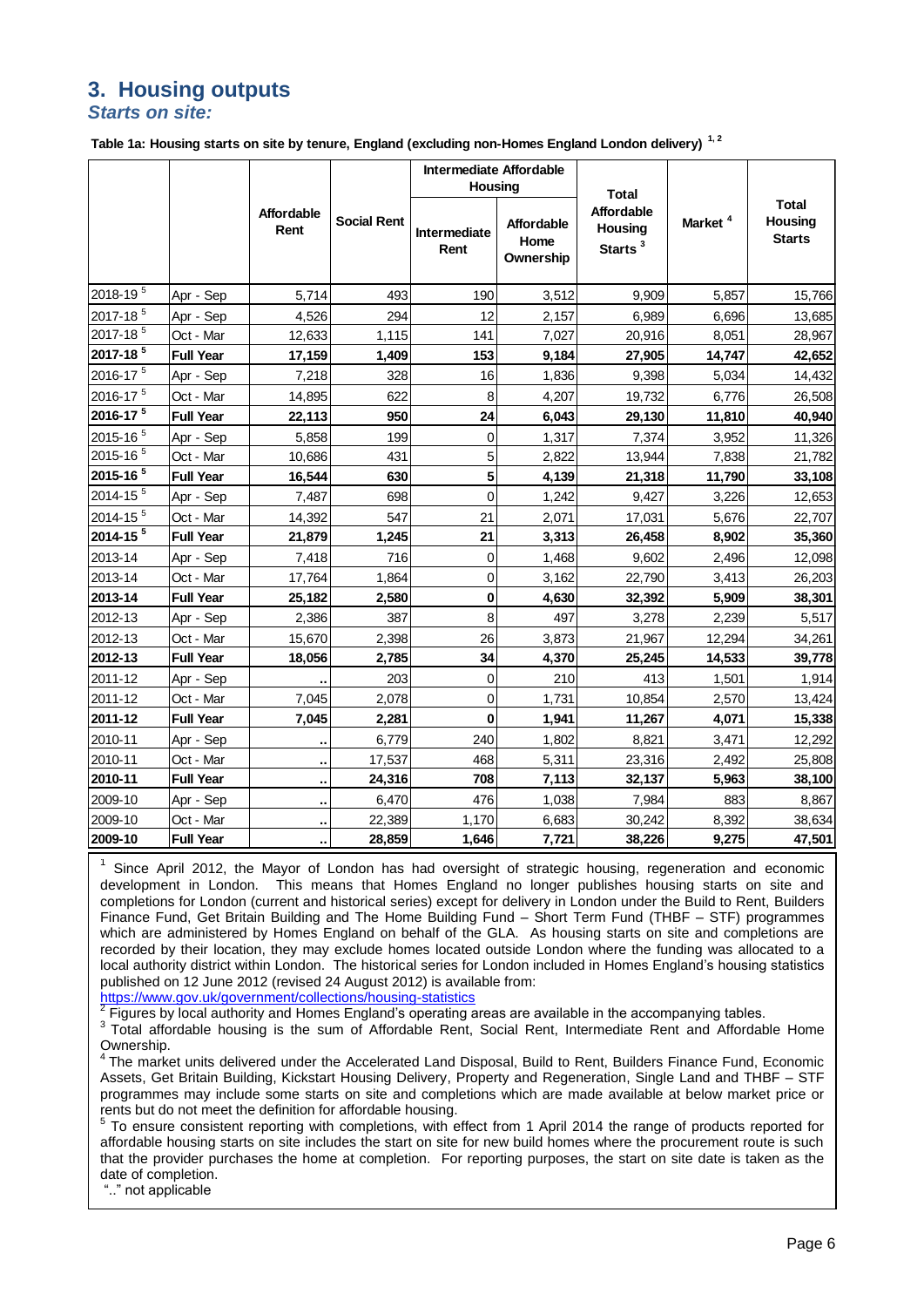

**In the period 1 April 2018 to 30 September 2018 (the first half of 2018-19):**

- **3.1** A total of 15,766 homes started on site, representing an increase of 2,081 (or 15 per cent) compared to 13,685 started in the same period of the previous year (the first half of 2017-18).
- **3.2** 9,909 homes started were for affordable housing, representing an increase of 2,920 (or 42 per cent) compared to 6,989 started in the first half of 2017-18.
- **3.3** Of the 9,909 affordable housing starts in the six months to 30 September 2018 5,714 were for Affordable, an increase of 26 per cent on the 4,526 started in the same period of the previous year. A further 3,702 were for Intermediate Affordable Housing schemes, including Shared Ownership and Rent to Buy and this represents an increase of 71 per cent on the 2,169 started in the same period of the previous year. The remaining 493 were for Social Rent, an increase of 68 per cent on the 294 started in the same period of the previous year.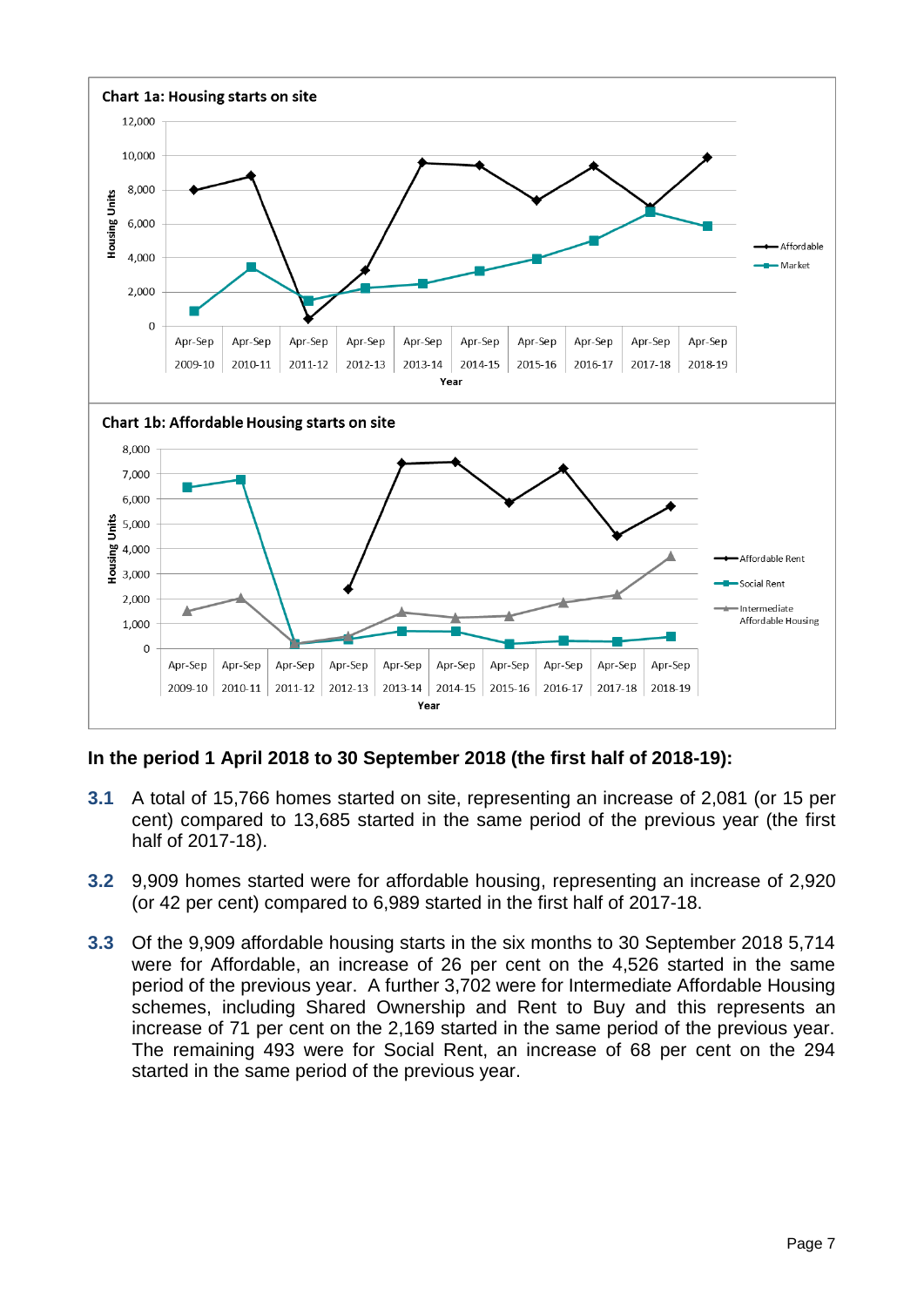**3.4** Table 1b below shows the percentage of Homes England's affordable housing starts on site delivered by each operating area compared to the first half of 2017-18<sup>13</sup>.

|                                      | 2018-19 | 2017-18 |
|--------------------------------------|---------|---------|
|                                      | Apr-Sep | Apr-Sep |
| <b>South East</b>                    | 35%     | 33%     |
| North East, Yorkshire and The Humber | 18%     | 14%     |
| North West                           | 16%     | 13%     |
| <b>Midlands</b>                      | 16%     | 19%     |
| <b>South West</b>                    | 15%     | 22%     |
| London                               | 0%      | 0%      |

#### **Table 1b: Affordable Housing Starts on Site - Percentage Delivery by Operating Area**

**3.5** The number of market starts on site decreased by 13 per cent to 5,857 compared to 6,696 started in the first half of 2017-18. The Single Land Programme (SLP) delivered 3,252 (or 56 percent) of the market starts in the six months to 30 September 2018. This represents a decrease of 660 or 17 per cent compared to 3,912 started in the same period last year (2017-18). The Home Building Fund – Short Term Fund (THBF – STF) delivered 2,605 or 44 per cent of the market starts for the six months to 30 September 2018. This figure represents a decrease of 179 or 6 per cent on the 2,784 started in the first half of 2017-18.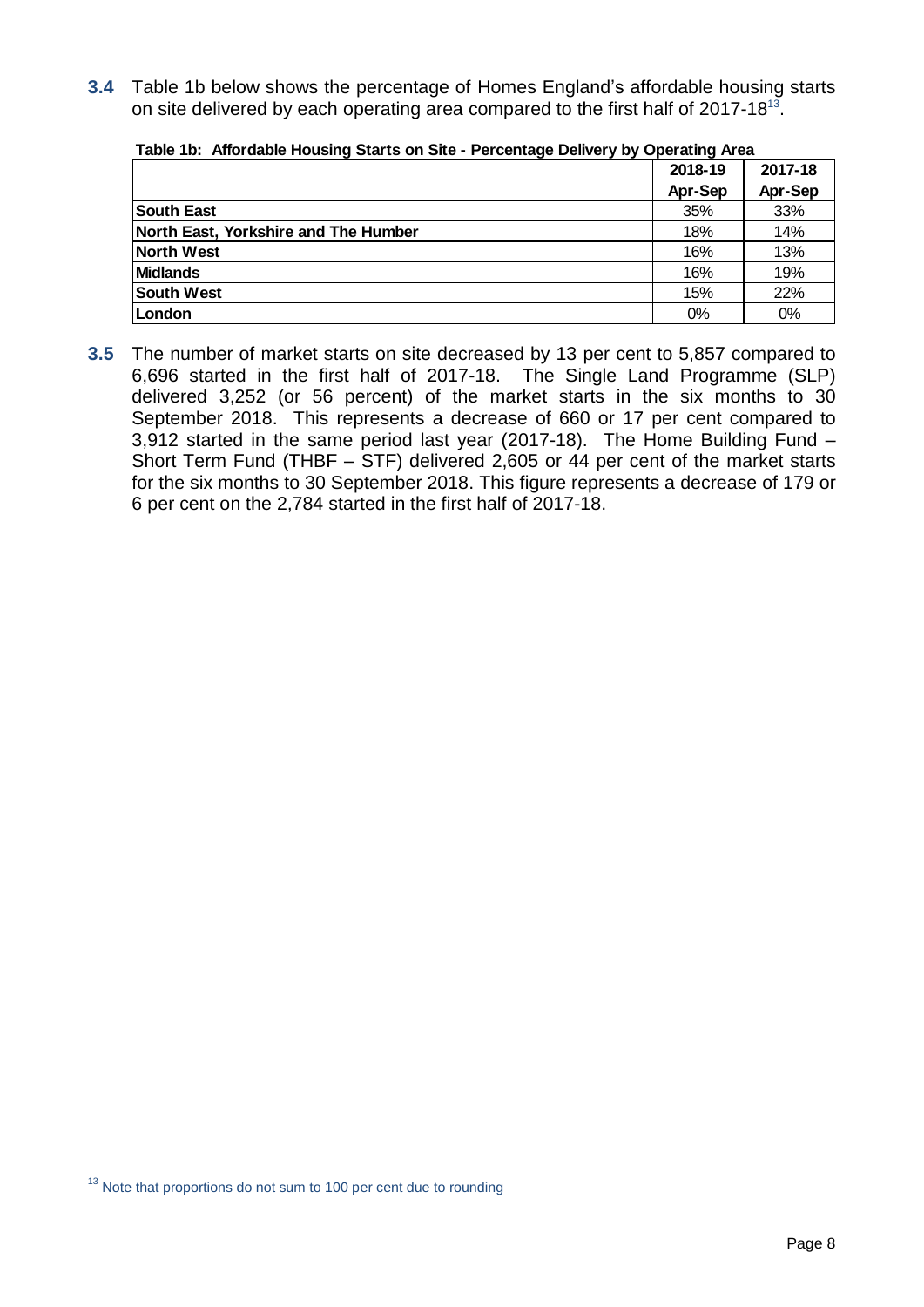### *Completions (excluding Help to Buy):*

|         |                  |                           |                    | <b>Intermediate Affordable</b><br>Housing |                                        |                                                                   |                       |                                               |
|---------|------------------|---------------------------|--------------------|-------------------------------------------|----------------------------------------|-------------------------------------------------------------------|-----------------------|-----------------------------------------------|
|         |                  | <b>Affordable</b><br>Rent | <b>Social Rent</b> | Intermediate<br>Rent                      | <b>Affordable</b><br>Home<br>Ownership | <b>Total</b><br>Affordable<br>Housing<br>Completions <sup>3</sup> | Market <sup>4,5</sup> | <b>Total</b><br>Housing<br><b>Completions</b> |
| 2018-19 | Apr - Sep        | 7,943                     | 307                | $\boldsymbol{9}$                          | 2,832                                  | 11,091                                                            | 4,613                 | 15,704                                        |
| 2017-18 | Apr - Sep        | 7,219                     | 174                | $\mathbf 0$                               | 1,900                                  | 9,293                                                             | 2,737                 | 12,030                                        |
| 2017-18 | Oct - Mar        | 12,544                    | 816                | 8                                         | 3,180                                  | 16,548                                                            | 5,163                 | 21,711                                        |
| 2017-18 | <b>Full Year</b> | 19,763                    | 990                | 8                                         | 5,080                                  | 25,841                                                            | 7,900                 | 33,741                                        |
| 2016-17 | Apr - Sep        | 7,096                     | 218                | $\mathbf{1}$                              | 1,338                                  | 8.653                                                             | 3.017                 | 11,670                                        |
| 2016-17 | Oct - Mar        | 11,184                    | 373                | $\overline{\mathcal{A}}$                  | 2,671                                  | 14,232                                                            | 5,155                 | 19,387                                        |
| 2016-17 | <b>Full Year</b> | 18,280                    | 591                | $\overline{\mathbf{5}}$                   | 4,009                                  | 22,885                                                            | 8,172                 | 31,057                                        |
| 2015-16 | Apr - Sep        | 4,681                     | 684                | $\mathbf 0$                               | 1,032                                  | 6,397                                                             | 3,082                 | 9,479                                         |
| 2015-16 | Oct - Mar        | 8,419                     | 813                | $\sqrt{2}$                                | 1,759                                  | 10,993                                                            | 4,919                 | 15,912                                        |
| 2015-16 | <b>Full Year</b> | 13,100                    | 1,497              | $\overline{\mathbf{2}}$                   | 2,791                                  | 17,390                                                            | 8,001                 | 25,391                                        |
| 2014-15 | Apr - Sep        | 7,447                     | 865                | $\mathbf 0$                               | 2,141                                  | 10,453                                                            | 3,682                 | 14,135                                        |
| 2014-15 | Oct - Mar        | 23,387                    | 2,124              | 18                                        | 4,882                                  | 30,411                                                            | 6,218                 | 36,629                                        |
| 2014-15 | <b>Full Year</b> | 30,834                    | 2,989              | 18                                        | 7,023                                  | 40,864                                                            | 9,900                 | 50,764                                        |
| 2013-14 | Apr - Sep        | 4,569                     | 1,135              | 84                                        | 2,511                                  | 8,299                                                             | 2,540                 | 10,839                                        |
| 2013-14 | Oct - Mar        | 12,525                    | 3,340              | 19                                        | 3,423                                  | 19,307                                                            | 4,281                 | 23,588                                        |
| 2013-14 | <b>Full Year</b> | 17,094                    | 4,475              | 103                                       | 5,934                                  | 27,606                                                            | 6,821                 | 34,427                                        |
| 2012-13 | Apr - Sep        | 1,074                     | 3,590              | 135                                       | 5,078                                  | 9,877                                                             | 2,258                 | 12,135                                        |
| 2012-13 | Oct - Mar        | 5,505                     | 6,013              | 239                                       | 6,966                                  | 18,723                                                            | 2,882                 | 21,605                                        |
| 2012-13 | <b>Full Year</b> | 6,579                     | 9,603              | 374                                       | 12,044                                 | 28,600                                                            | 5,140                 | 33,740                                        |
| 2011-12 | Apr - Sep        |                           | 6,928              | 291                                       | 2,702                                  | 9,921                                                             | 2,340                 | 12,261                                        |
| 2011-12 | Oct - Mar        | 797                       | 16,213             | 560                                       | 8,067                                  | 25,637                                                            | 4,203                 | 29,840                                        |
| 2011-12 | <b>Full Year</b> | 797                       | 23,141             | 851                                       | 10,769                                 | 35,558                                                            | 6,543                 | 42,101                                        |
| 2010-11 | Apr - Sep        | ٠,                        | 8,217              | 432                                       | 6,951                                  | 15,600                                                            | 1,633                 | 17,233                                        |
| 2010-11 | Oct - Mar        | ٠.                        | 19,939             | 784                                       | 6,717                                  | 27,440                                                            | 5,725                 | 33,165                                        |
| 2010-11 | <b>Full Year</b> | ٠.                        | 28,156             | 1,216                                     | 13,668                                 | 43,040                                                            | 7,358                 | 50,398                                        |
| 2009-10 | Apr - Sep        | ٠.                        | 8,828              | 441                                       | 5,771                                  | 15,040                                                            | 871                   | 15,911                                        |
| 2009-10 | Oct - Mar        | $\blacksquare$            | 15,119             | 751                                       | 9,640                                  | 25,510                                                            | 1,906                 | 27,416                                        |
| 2009-10 | <b>Full Year</b> |                           | 23,947             | 1,192                                     | 15,411                                 | 40,550                                                            | 2,777                 | 43,327                                        |

**Table 2a: Housing completions by tenure, England (excluding Help to Buy and non-Homes England London delivery) 1, 2**

 $1, 2,3,4$  See footnotes below Table 1a on page 6

 $5$  Some of the market completions delivered in 2013-14, 2014-15, 2015-16, 2016-17, 2017-18 and 2018-19 may include houses sold to purchasers who have received assistance through the Help to Buy scheme to buy a property at market value from a house builder where the scheme as a whole may have benefitted from funding through another programme. Help to Buy is reported by MHCLG (see below $^{14})$ 

".." not applicable

<sup>14</sup> <https://www.gov.uk/government/collections/help-to-buy-equity-loan-and-newbuy-statistics>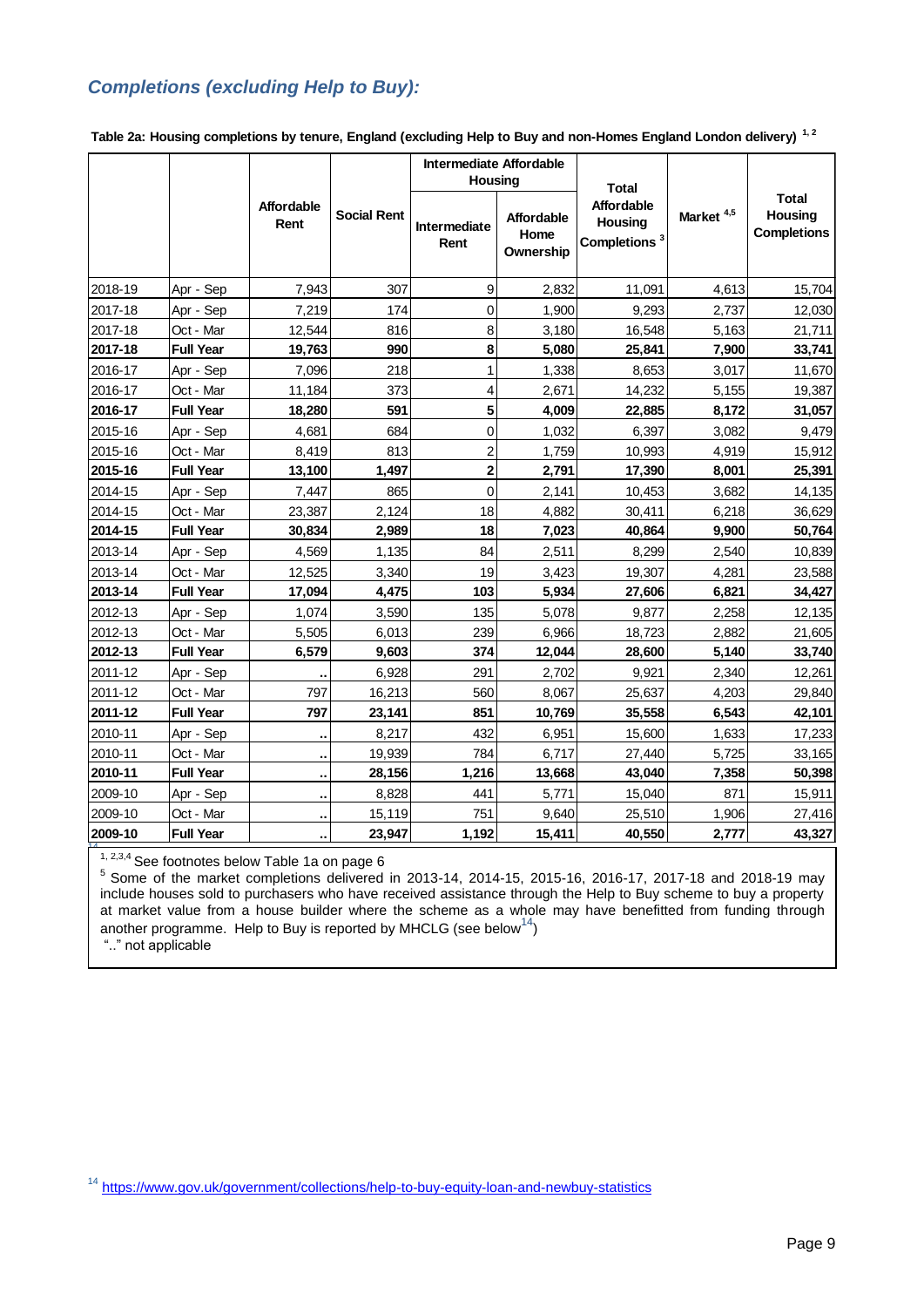

### **In the period 1 April 2018 to 30 September 2018 (the first half of 2018-19):**

- **3.6** A total of 15,704 homes completed, representing an increase of 3,674 (or 31 per cent) compared to the 12,030 completed in the first half of 2017-18.
- **3.7** 11,091 affordable homes completed, an increase of 1,798 (or 19 per cent) compared to 9,293 affordable home completions delivered in the first half of 2017-18.
- **3.8** Completions for Affordable Rent homes accounted 7,943 (72 per cent) of total affordable home completions in the six months to 30 September 2018, an increase of 10 per cent on 7,219 completed in the same period of the previous year (2017-18). A further 2,841 (26 per cent of total affordable completions) were for Intermediate Affordable Housing schemes, including Shared Ownership and Rent to Buy, an increase of 50 per cent on the 1,900 completed in the six months to 30 September 2017. The remaining 307 (3 per cent of total affordable completions) were for Social Rent, an increase of 76 per cent on the 174 completed in the same period of the previous year.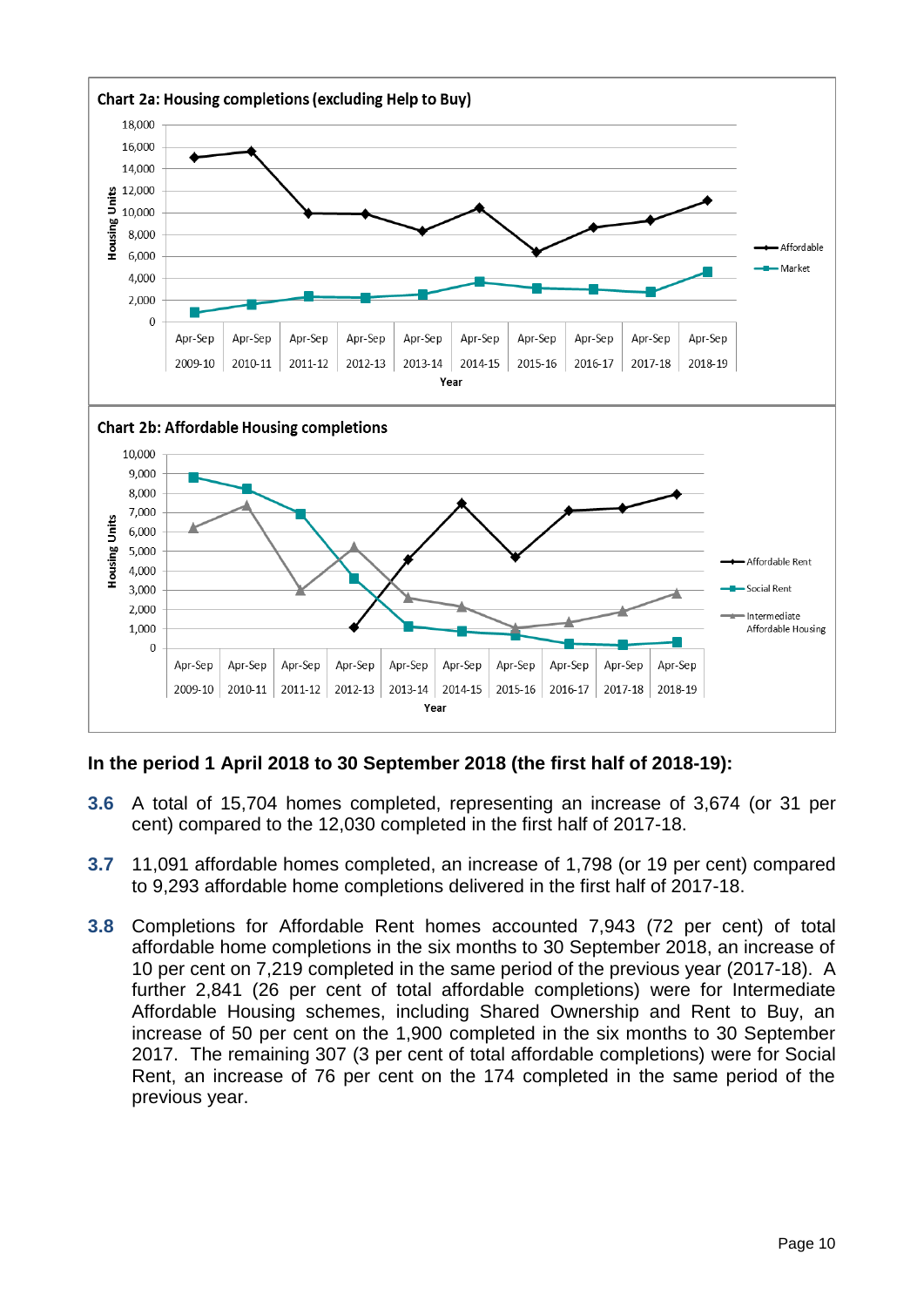**3.9** Table 2b below shows the percentage of Homes England's affordable housing completions delivered by each operating area compared to the same period of 2017- 18 15 .

|                                      | 2018-19 | 2017-18 |
|--------------------------------------|---------|---------|
|                                      | Apr-Sep | Apr-Sep |
| <b>South East</b>                    | 26%     | 32%     |
| <b>South West</b>                    | 24%     | 21%     |
| <b>Midlands</b>                      | 20%     | 18%     |
| North East, Yorkshire and The Humber | 17%     | 14%     |
| <b>North West</b>                    | 13%     | 14%     |
| London                               | 0%      | 0%      |

|  | Table 2b: Affordable Housing Completions - Percentage Delivery by Operating Area |  |
|--|----------------------------------------------------------------------------------|--|
|  |                                                                                  |  |

**3.10** 4,613 market homes were completed, an increase of 69 per cent on the 2,737 that completed in the first half of 2017-18. Of these market home completions 2,763 (60 per cent) were delivered by SLP; THBF – STF delivered 1,372 (30 per cent); Build to Rent accounted for a further 401 (9 per cent of market completions) and the final 77 (1 per cent) were delivered by Get Britain Building.

### <span id="page-10-0"></span>**4. Accompanying tables**

**4.1** The tables accompanying this release are available to download from the housing statistics page on the Homes England section of GOV.UK<sup>16</sup> and include the following:

### **Table 1**

Housing starts on site and completions by programme and tenure for:

- 1 April 2018 30 September 2018
- 1 April 2017 31 March 2018 with half year analysis
- 1 April 2016 31 March 2017 with half year analysis
- 1 April 2015 31 March 2016 with half year analysis
- 1 April 2014 31 March 2015 with half year analysis
- 1 April 2013 31 March 2014 with half year analysis
- 1 April 2012 31 March 2013 with half year analysis
- 1 April 2011 31 March 2012 with half year analysis
- 1 April 2010 31 March 2011 with half year analysis
- 1 April 2009 31 March 2010 with half year analysis

### **Table 2**

Housing starts on site and completions by local authority district and tenure (all programmes except Help to Buy), 1 April 2018 – 30 September 2018.

**4.2** Housing starts on site and completions by local authority district and tenure (all programmes except Help to Buy) for historical periods are available to download from the Homes England housing statistics web page<sup>16</sup>.

 $15$  Note that proportions do not sum to 100 per cent due to rounding.

<sup>16</sup> <https://www.gov.uk/government/collections/housing-statistics>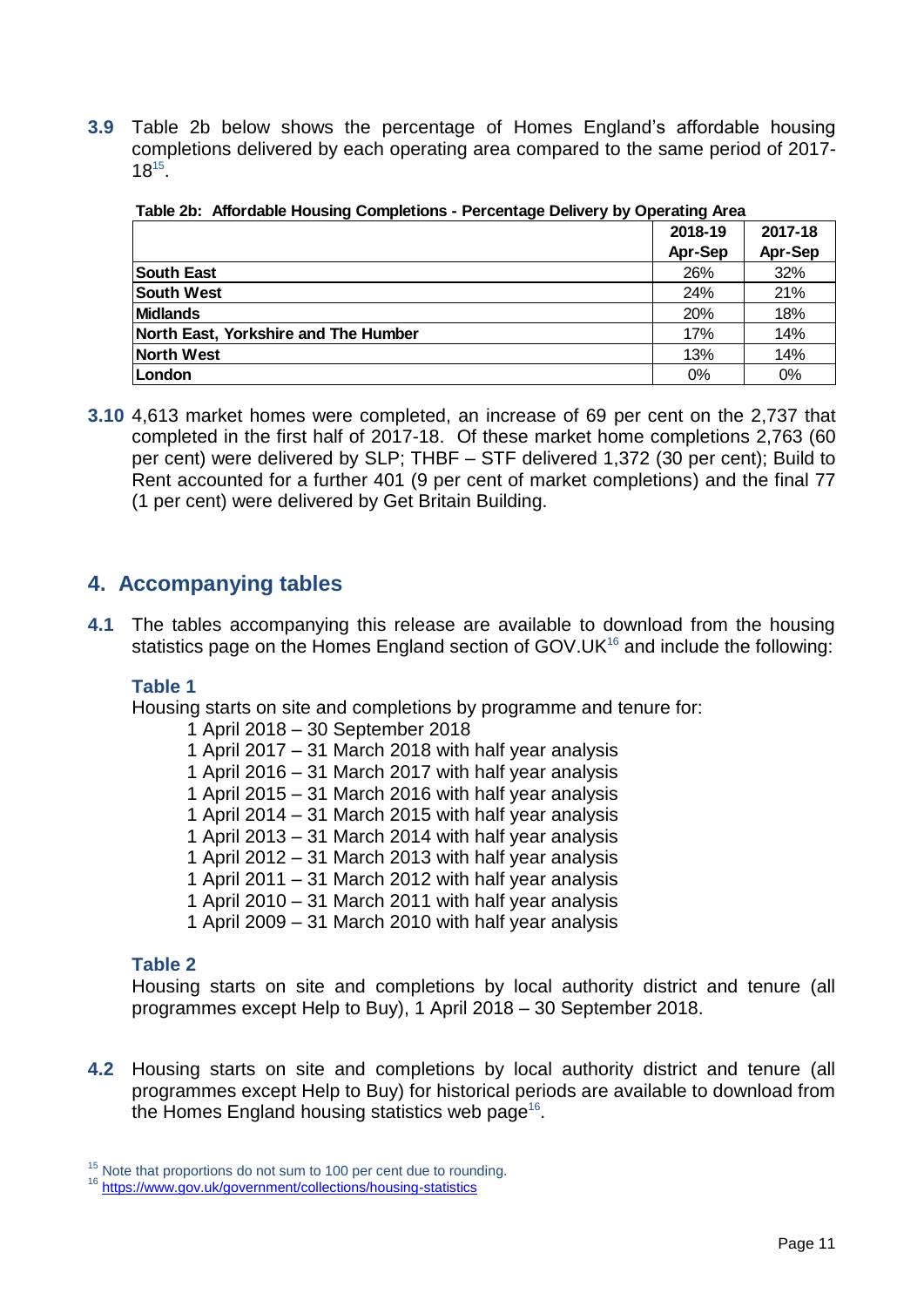- **4.3** In a small number of cases, Homes England funding to an affordable housing provider may be to support a person or family to be housed in a local authority that is different to the one in which they currently reside. The local authority presentations in Table 2 are based on the local authority district in which the house is located. These tables also identify the Homes England operating area<sup>17</sup> in which each local authority is located. A map showing the operating area boundaries is available at Annex 2.
- **4.4** We can provide programme level statistics for specified local authority areas in response to requests made to [housing.statistics@homesengland.gov.uk](mailto:housing.statistics@homesengland.gov.uk) marked for the attention of Mike Shone.

### <span id="page-11-0"></span>**5. Revisions**

### **Revisions policy**

**5.1** Homes England has adopted the revisions policy developed by MHCLG<sup>18</sup>. This policy covers two types of revisions.

### **Scheduled revisions**

- **5.2** These statistics are drawn from funding and project administration systems and therefore updated information can be provided by funding recipients and developers after the official statistics have been extracted and compiled from these systems. This is particularly the case during the financial year and figures for the first six months of the year, as reported in the November/December release, are subject to scheduled revision in the release of financial year data in June. It is also possible for revisions to be made for earlier periods, although procedures are in place to minimise the scale of these.
- **5.3** As notified in our release of official statistics published on 11 June 2013, we will make scheduled revisions once a year in June. These revisions will cover the first six months of the full year being reported together with revisions for the previous two financial years. Data for earlier years will be regarded as final and there will be no further changes.

#### **Non-scheduled revisions**

- **5.4** If a substantial error occurs as a result of the production process, the statistical release and accompanying tables will be updated with a correction notice as soon as is practical.
- **5.5** If, as a result of new information, there are significant changes to the figures in years outside of the scheduled revisions period, that information will be revised in the May/June release together with scheduled revisions.
- If you would like to comment on our revisions policy please contact Mike Shone by email at [housing.statistics@homesengland.gov.uk.](mailto:housing.statistics@hca.gsi.gov.uk)

<sup>17</sup> With effect from 1 April 2017 there were two Homes England Operating Area name changes, with *East and South East* becoming *South East* and *South and South West* becoming *South West*. Additionally, there was a boundary change with the following Local Authorities moving from Midlands to South East: Bedford, Central Bedfordshire, Corby, Daventry, East Northamptonshire, Kettering, Luton, Milton Keynes, Northampton, South Northamptonshire and Wellingborough.

<sup>18</sup> <http://www.communities.gov.uk/documents/corporate/pdf/1466387.pdf>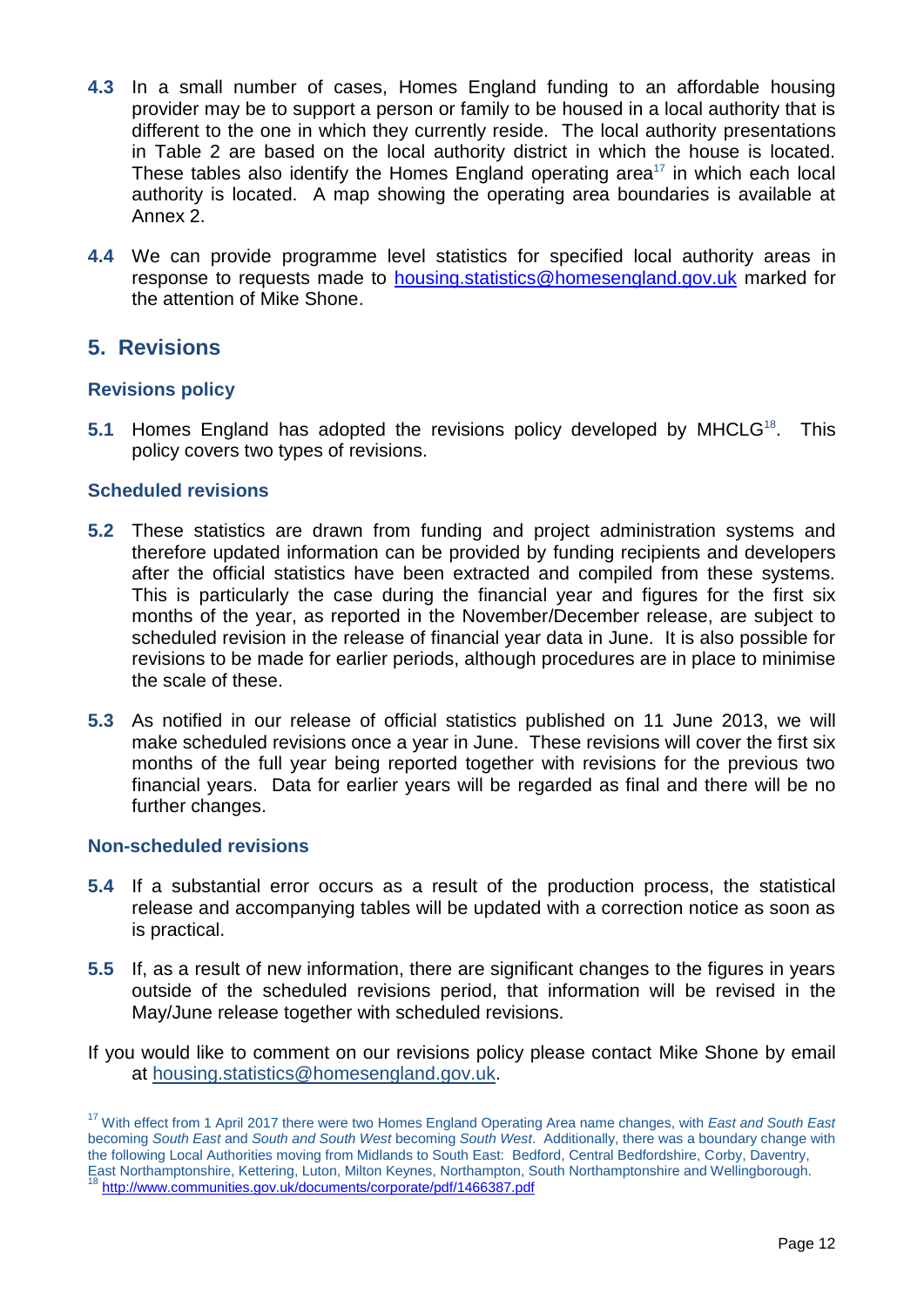### <span id="page-12-0"></span>**6. Definitions**

**Affordable Housing** is the sum of Affordable Rent, Social Rent, Intermediate Rent and Affordable Home Ownership (Shared Ownership and Rent to Buy). Affordable homes are defined in line with the revised National Planning Policy Framework<sup>19</sup>, published 24 July 2018, as housing units (or traveller pitches and bed spaces when describing a shared dwelling such as a hostel) provided to specified eligible households whose needs are not met by the market. Eligibility may be determined with regard to local authority allocations policies, local incomes and local house prices depending on the type of affordable housing. Affordable housing should include provisions to remain at an affordable price for future eligible households or for the subsidy to be recycled for alternative affordable housing provision. The term 'affordable housing' is equivalent to 'social housing' as defined in Section 68 of the Housing and Regeneration Act 2008 $^{20}$ .

**Affordable rented housing** is a form of social housing, introduced in 2011. It may only be delivered with grant through the AHP 2011-15 and other associated and subsequent programmes or without grant by local authority and other providers, where a contract or confirmation of the ability to charge an Affordable Rent is in place. Affordable rented homes are let by local authorities or private registered providers of social housing to households who are eligible for social rented housing. Affordable Rent is subject to rent controls that require a rent of up to 80 per cent of the local market rent (including service charges, where applicable).

**Social rented housing** is rented housing owned and managed by local authorities and private registered providers, for which target rents are determined through the national rent regime. It may also include rented housing managed by other persons and provided under equivalent rental arrangements to the above.

**Intermediate affordable housing** is housing at prices and rents above those of Social Rent but below market price or rents, and which meet the criteria as set out in the definition for affordable housing. These can include Shared Ownership, equity loan products, Rent to Buy and Intermediate Rent. Intermediate rented housing was eligible for funding under the now closed NAHP.

Under an **equity loan scheme** for affordable housing, the majority of the cost (usually at least 70 per cent) is funded by the purchaser through a mortgage and savings (deposit). The remaining cost of the home is paid for by the government and the house builder through an equity loan. The property title is held by the home owner who can therefore sell their home at any time and upon sale should provide the government and the house builder the value of the same equity share of the property when it is sold. In the historical series covered by this release, equity loan was available under FirstBuy, Kickstart and the NAHP (HomeBuy Direct). There are a small number of equity loan cases in the current series.

As set out in the latest Affordable Housing Supply release published by MHCLG $^{21}$ , **FirstBuy** which was available prior to April 2013 is considered affordable housing.

<sup>&</sup>lt;sup>19</sup> <https://www.gov.uk/government/collections/revised-national-planning-policy-framework>

<sup>&</sup>lt;sup>20</sup> [http://www.legislation.gov.uk/ukpga/2008/17/pdfs/ukpga\\_20080017\\_en.pdf](http://www.legislation.gov.uk/ukpga/2008/17/pdfs/ukpga_20080017_en.pdf)

<sup>&</sup>lt;sup>21</sup> <https://www.gov.uk/government/collections/affordable-housing-supply>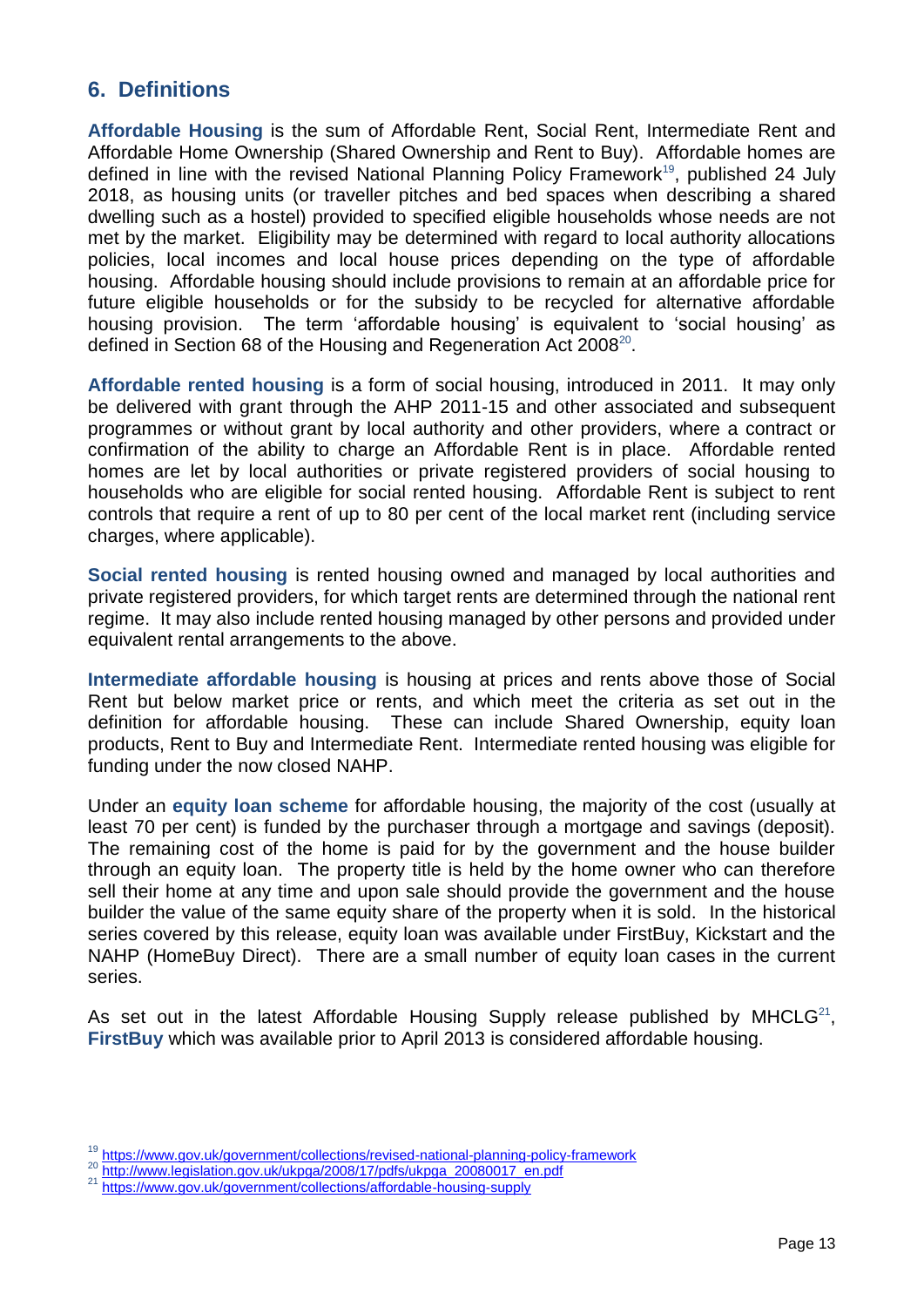Under a **Shared Ownership scheme** for affordable housing, the purchaser pays for an initial share of between 25 per cent and 75 per cent of the home's value with the option to increase their ownership if they later choose and can afford to do so. The provider owns the remaining share and rent is paid on the landlord's share. The rent is up to 3 per cent of the share's value. Shared ownership properties are always leasehold homes.

Under the **Rent to Buy scheme** for affordable housing, homes are let at an Intermediate Rent to tenants who plan to buy in the future but need a period of lower rents to help them to save for a deposit. After an initial rental period (at least the first five years of the life of the property) the tenant has the option to buy outright the home they are living in. Grant funded Intermediate Rent has to be set at no more than 80 per cent of the market rate.

**Market housing** is private housing (or bed spaces) for rent or for sale where the rental value or market price is set mainly in the open market.

**Acquisitions (non-new build)** are additions to affordable or market housing supply that take place without building a new property. This can include the purchase of existing properties for use as affordable or market housing. It may also include empty properties brought back into use. These will normally be long term empty properties where rehabilitation works are required and which would not otherwise come back into use without intervention. Conversions of existing affordable or market properties are only included where there is substantial re-improvement works carried out to the fabric of the building (for example the conversion of bedsits to self-contained apartments). Repairs or simple refurbishment of properties are not included.

**Housing starts on site** are reported when the provider/developer and builder have entered into the house building contract, the building contractor has taken possession of the site and the start on site works have commenced. Starts on site are not applicable for Mortgage Rescue or for equity loan products delivered under FirstBuy.

**Housing completions** are reported when the units are fit for occupation or, in the case of Mortgage Rescue and equity loan products delivered under FirstBuy, the Kickstart Housing Delivery Programme, the AHP 2011-15 and the National Affordable Housing Programme, at the point of completion of the purchase.

**Private registered providers**, under the terms of the 2008 Housing and Regeneration Act<sup>22</sup>, are organisations which provide social housing, either in a for-profit or not-for-profit capacity, and who are registered on the Statutory Register of Providers of Social Housing maintained by Homes England. Most private registered providers are housing associations. The term excludes local authorities, who also provide social housing. Any private provider wishing to deliver Affordable Rent homes, who has not contracted with Homes England through a Grant Agreement, must contract with Homes England through a Short Form Agreement to deliver Affordable Rent without grant. The definition of private registered providers is not affected by the Office for National Statistics' recent decision to classify them to the private sector for National Accounts and statistical purposes.

<sup>&</sup>lt;sup>22</sup> [http://www.legislation.gov.uk/ukpga/2008/17/pdfs/ukpga\\_20080017\\_en.pdf](http://www.legislation.gov.uk/ukpga/2008/17/pdfs/ukpga_20080017_en.pdf)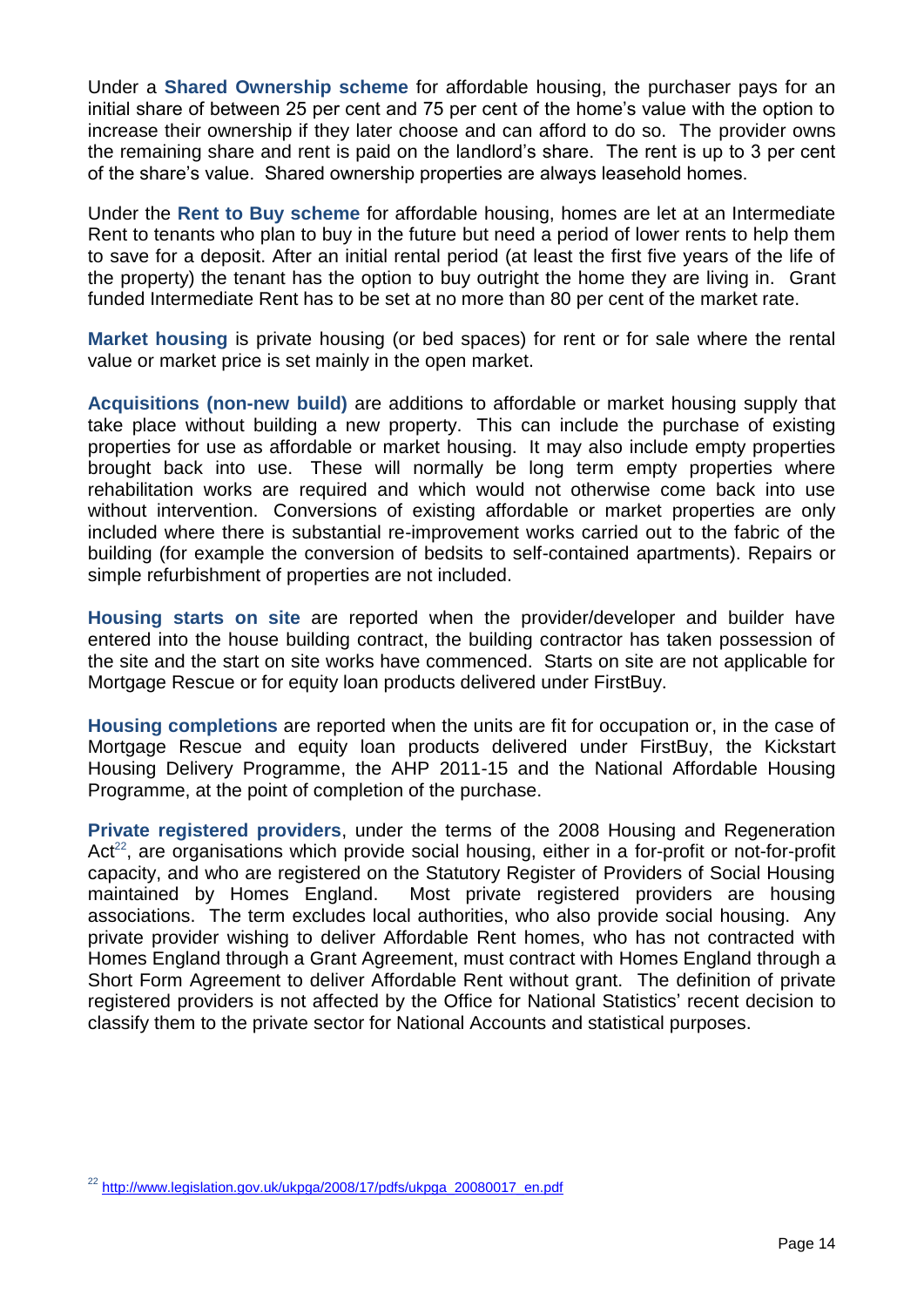### <span id="page-14-0"></span>**7. Data sources and quality**

- **7.1** Data for the Affordable Homes Guarantees, AHP, AHP 2015-18, Care and Support Specialised Housing, Empty Homes, Empty Homes Round Two, FirstBuy, Homelessness Change, Homelessness Change 2015-18, the Kickstart Housing Delivery Programme (HomeBuy Direct and National Affordable Housing Programme), the Local Authority New Build Programme, Mortgage Rescue, the National Affordable Housing Programme, Platform for Life, Rent to Buy, Right to Buy Replacement, Short Form Agreements, SOAHP 2016-21 and Traveller Pitch Funding have been produced using our Investment Management System (IMS), which contains information provided by investment partners in accordance with monitoring requirements for the payment of grant. These data are audited and are subject to the rules of the Capital Funding Guide<sup>23</sup>.
- **7.2** Data for the Accelerated Land Disposal, Build to Rent, Builders Finance Fund, Economic Assets, Get Britain Building, Kickstart Housing Delivery (Investment Support), Property and Regeneration, Single Land and THBF – STF programmes have been produced using our Project Control System, which is maintained by our own staff based on the best information currently available. Data validation is conducted in accordance with the agency's output validation procedures and includes collaboration with warranty provider organisations (e.g. NHBC, LABCNHW or similar) and independent Monitoring Surveyors, who report on build progress on Homes England sites).

### <span id="page-14-1"></span>**8. Related statistics**

### **Affordable housing starts on site and completions funded by Homes England and the GLA**

- **8.1** Since April 2012, the Mayor of London has had oversight of strategic housing, regeneration and economic development in London. This means that Homes England no longer publishes affordable housing starts on site and completions for London, except for delivery in London under the Builders Finance Fund and Get Britain Building programmes which are administered by Homes England on behalf of the GLA. Responsibility for publication of other London delivery has been taken over by the GLA. In addition to its annual release, MHCLG combines half-year data from Homes England and the GLA to publish six monthly affordable housing starts on site and completions delivered nationally under the affordable housing programmes of Homes England and the GLA.
- **8.2** The combined statistics published by MHCLG are available from the MHCLG website<sup>24</sup> and housing statistics published by the GLA are available from the GLA website $25$ .
- **8.3** Delivery of affordable homes forms part of the MHCLG business plan. Homes England is responsible for the administration of the programmes that deliver

<sup>&</sup>lt;sup>23</sup> <https://www.gov.uk/guidance/capital-funding-guide>

<sup>&</sup>lt;sup>24</sup> <https://www.gov.uk/government/collections/affordable-housing-supply>

<sup>25</sup> <https://www.london.gov.uk/what-we-do/housing-and-land/increasing-housing-supply/affordable-housing-statistics>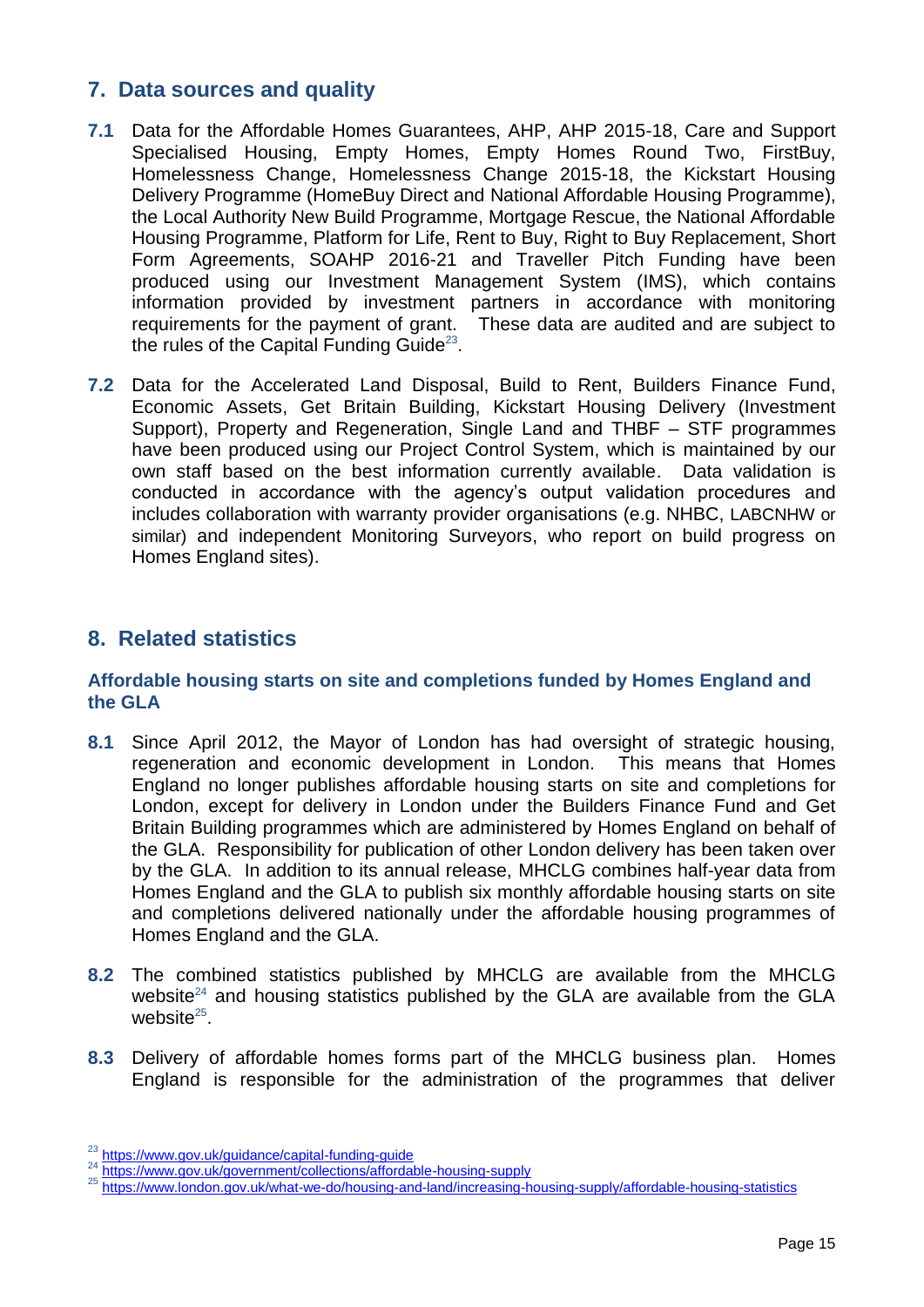affordable housing (as described in section 2) and report on progress in their annual  $report<sup>26</sup>$ .

### **Affordable housing supply**

**8.4** The annual Affordable Housing Supply release published by MHCLG (see paragraph 2.4), includes delivery of affordable housing, but not market housing. Starts information was only available from data provided by Homes England and the GLA in 2015-16. For 2016-17 data on starts was also collected from local authorities. However, the submission of starts data by local authorities is voluntary. This means that starts funded directly by local authorities or by planning agreements that are not included in the Homes England or GLA statistics were not included in 2015-16 data and may be under reported in subsequent publications. Delivery through Homes England (and the GLA) accounts for the majority of Affordable Housing Supply, but the scope of the statistics reported by MHCLG is wider. It also includes delivery through other Homes England and GLA programmes not reported here (such as Social HomeBuy and Right to Acquire) as well as affordable housing not covered by Homes England and GLA programmes that is reported in local authority returns to the Ministry. The MHCLG publication provides less detail about the individual Homes England programmes and focuses more on the properties of the units delivered, such as tenure and whether they are new build or acquisitions. The 'Data sources' section of the MHCLG release provides more information about the coverage of the release<sup>27</sup>.

### **Help to Buy**

**8.5** The Help to Buy (Equity Loan scheme) release published by MHCLG details the number of home purchases and the value of equity loans under the Government's Help to Buy: Equity Loan scheme. Homes England is responsible for all Help to Buy (Equity Loan scheme) delivery including London. The number of home purchases delivered through Homes England is published by MHCLG together with information about the type and price of properties purchased, purchaser deposits and applicant incomes $^{28}$ .

### **Devolved Administrations**

**8.6** This release covers housing starts and completions delivered in England only.

<sup>&</sup>lt;sup>26</sup> [https://www.gov.uk/government/publications](https://www.gov.uk/search?q=annual+report&filter_organisations%5B%5D=homes-and-communities-agency)

<sup>&</sup>lt;sup>27</sup> <https://www.gov.uk/government/collections/affordable-housing-supply>

<sup>28</sup> <https://www.gov.uk/government/collections/help-to-buy-equity-loan-and-newbuy-statistics>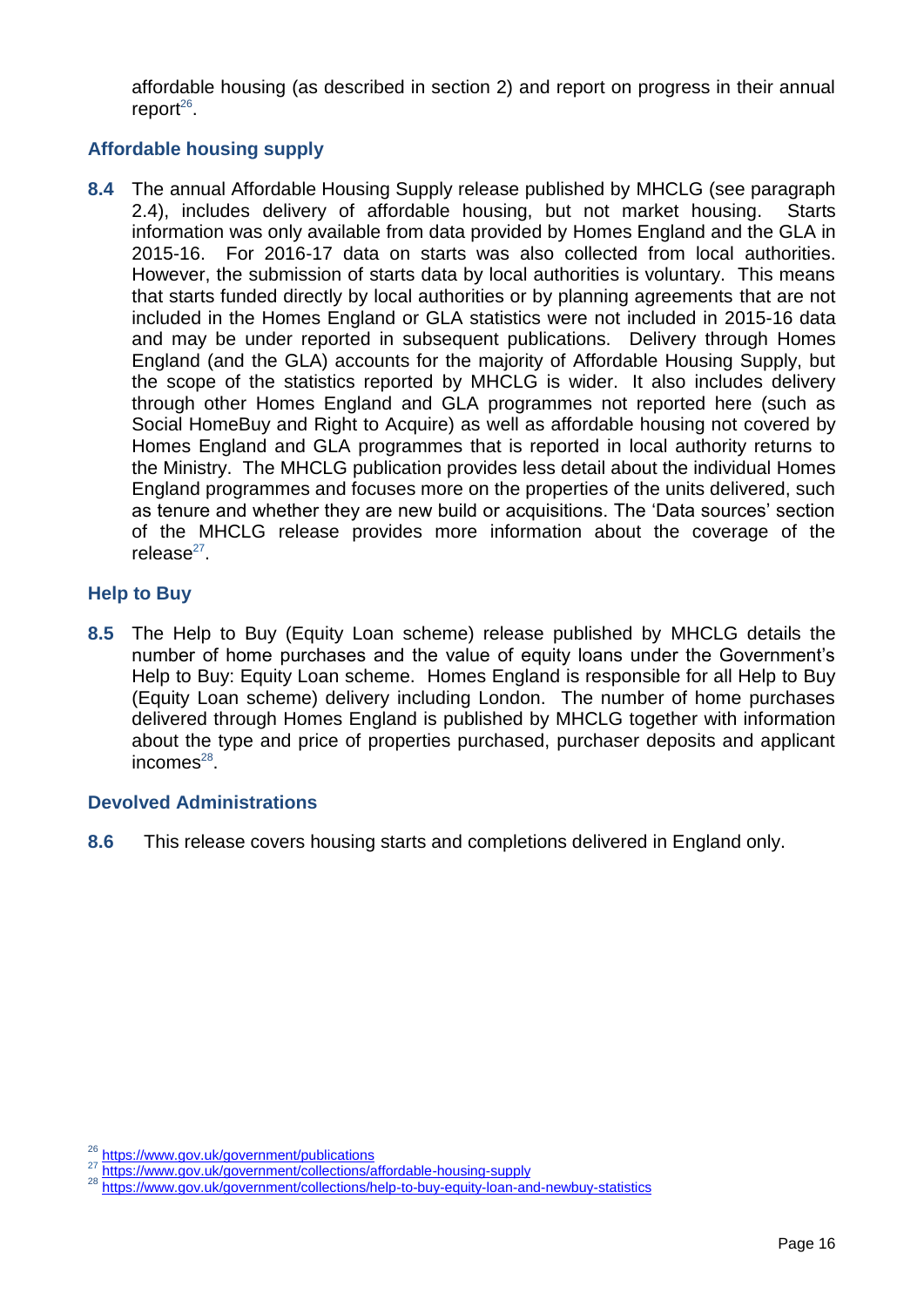### <span id="page-16-0"></span>**9. Other information**

#### **Pre-release access**

**9.1** Details of officials who receive pre-release access to the release up to 24 hours before publication are available from the housing statistics page on the Homes England section of GOV.UK<sup>29</sup>.

### **A brief history of Homes England**

**9.2** Homes England was launched by the Secretary of State on 11 January 2018. Homes England is the trading name of Homes and Communities Agency (HCA) (the legal entity). The HCA was created on 1 December 2008 by bringing together the regeneration body English Partnerships (including the Property and Regeneration programme), the investment arm of the Housing Corporation (including the National Affordable Housing Programme), the Academy for Sustainable Communities and a number of housing and regeneration programmes from the MHCLG. In October 2011, the HCA took responsibility for the land and property assets of eight of England's nine Regional Development Agencies, ahead of their operational closure in March 2012. On 1 April 2012, the HCA's former London operating area transferred to the GLA and, as a result of the Localism Act which came into force on 15 November 2011, the HCA became the Social Housing Regulator. The regulation function transferred from the Homes and Communities Agency to the Regulator of Social Housing on 1 October 2018, in line with the Legislative Reform (Regulator of Social Housing)(England) Order 2018.

#### **United Kingdom Statistics Authority**

**9.3** The United Kingdom Statistics Authority has designated these statistics as National Statistics, in accordance with the Statistics and Registration Service Act 2007 and signifying compliance with the Code of Practice for Official Statistics.

Designation can be broadly interpreted to mean that the statistics:

- meet identified user needs;
- are well explained and readily accessible;
- are produced according to sound methods; and
- are managed impartially and objectively in the public interest.

Once statistics have been designated as National Statistics it is a statutory requirement that the Code of Practice shall continue to be observed.

#### **Future publication dates**

**9.4** Our official statistics for the financial year 1 April 2018 to 31 March 2019 will be published in May/June 2019. This will include any revisions to previously reported statistics for 2016-17, 2017-18 and the first six months of 2018-19.

### **Responsible statistician**

**9.5** The responsible statistician for this statistical release is Mike Shone.

<sup>29</sup> <https://www.gov.uk/government/collections/housing-statistics>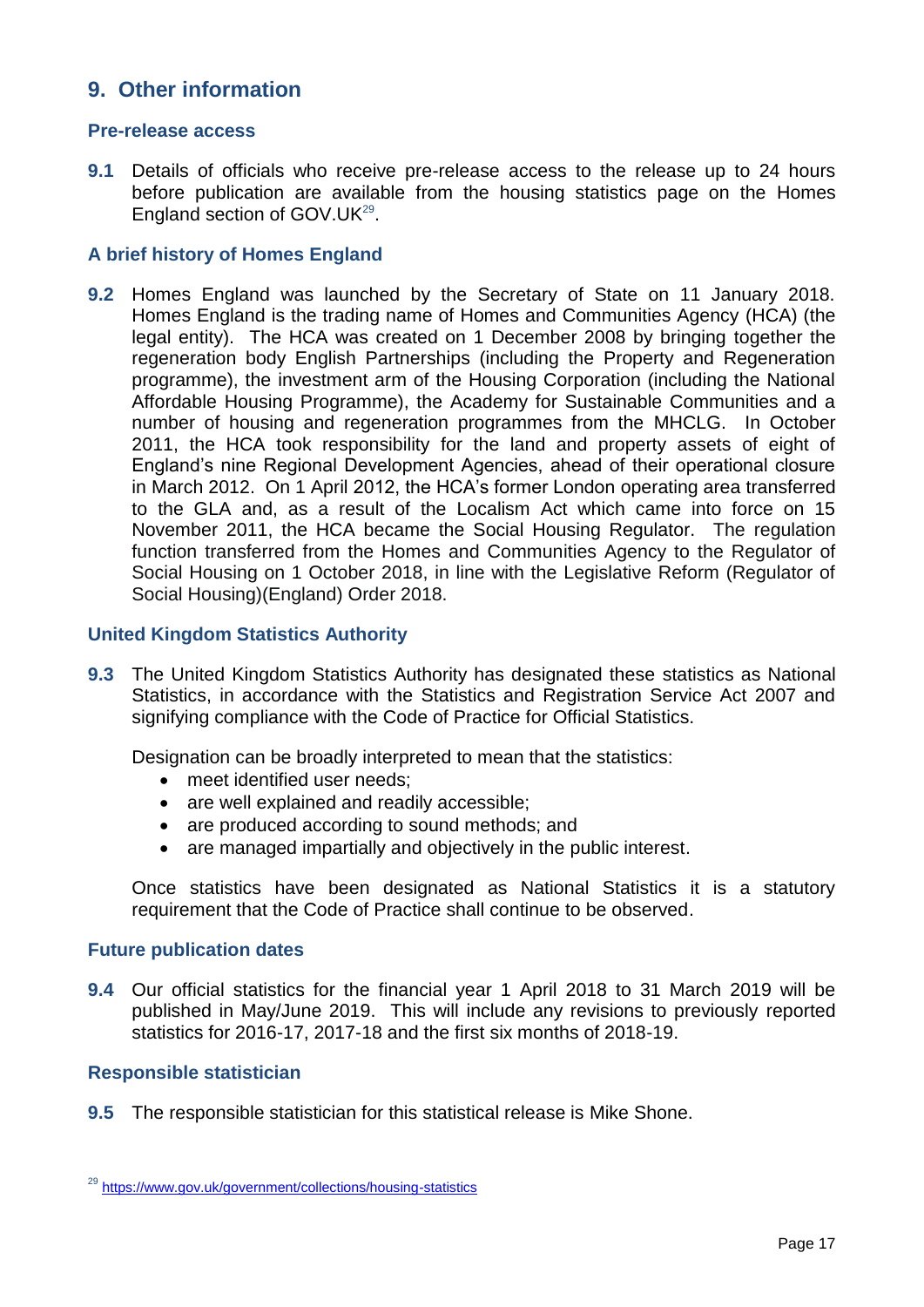## <span id="page-17-0"></span>**10. User consultation**

**10.1** Users' comments on any issues relating to this statistical release are welcomed and encouraged. Responses should be sent to the "Statistical Enquiries" address given below:

| <b>Enquiries:</b>            |                                               |
|------------------------------|-----------------------------------------------|
| <b>Media Enquiries</b>       | Email: media@homesengland.gov.uk              |
|                              | 0207 874 8262<br>Tel:                         |
| <b>Statistical Enquiries</b> | Mike Shone (c/o)                              |
|                              | Email: housing.statistics@homesengland.gov.uk |
|                              | 01234 242537<br>Tel:⊹                         |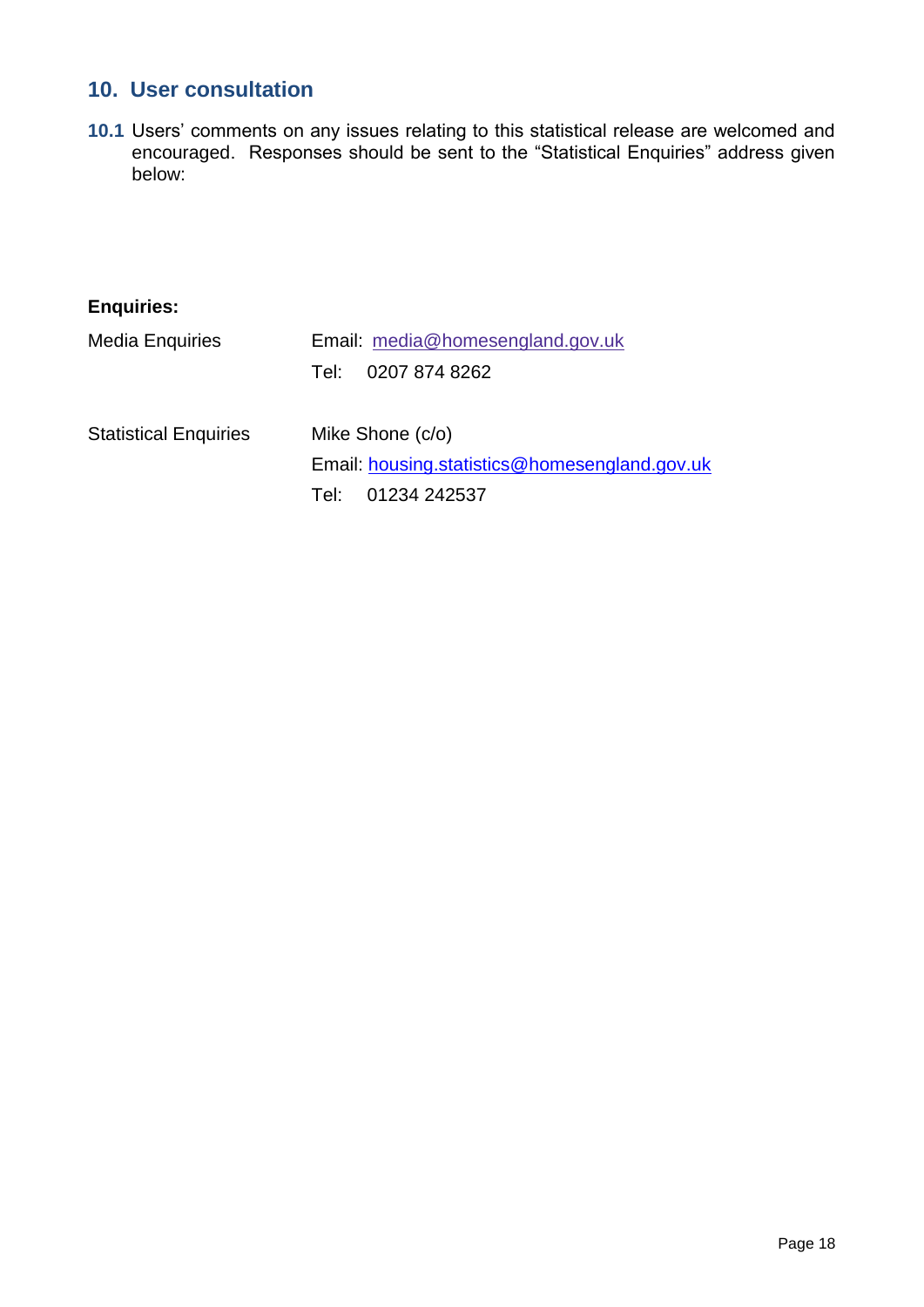### <span id="page-18-0"></span>**Annex 1**

### **Homes England's programmes**

The following table and links provide information about Homes England's programmes which are funded by the Ministry of Housing, Communities and Local Government except for Care and Support Specialised Housing, Homelessness Change 2015-18 and Platform for Life which are funded by the Department of Health:

| Programme                                                     | <b>Programme Summary</b>                                                                                                                                                                                                                                                                                                                                                                                                                                                                                                                                                                   | Tenure <sup>1</sup>                                                 | <b>Build</b><br>Type $2$ |
|---------------------------------------------------------------|--------------------------------------------------------------------------------------------------------------------------------------------------------------------------------------------------------------------------------------------------------------------------------------------------------------------------------------------------------------------------------------------------------------------------------------------------------------------------------------------------------------------------------------------------------------------------------------------|---------------------------------------------------------------------|--------------------------|
| <b>Accelerated Land</b><br>Disposal                           | The Accelerated Land Disposal programme was announced in<br>the Budget 2011 to support the additional or accelerated delivery<br>of 3,000 housing starts on site by 31 March 2015. With effect<br>from 1 April 2015, existing commitments transferred to the<br>Single Land Programme.                                                                                                                                                                                                                                                                                                     | Social Rent /<br>AHO/<br>Market                                     | <b>NB</b>                |
| <b>Affordable Homes</b><br><b>Guarantees</b>                  | On 6 September 2012, the Government announced its proposal<br>to guarantee up to £10bn of debt to help housing providers<br>expand the provision of both purpose built private rented and<br>affordable housing. As well as the Guarantee for the Affordable<br>Homes element, the Government confirmed that it would make<br>£225m of funding available for new affordable housing, for use<br>where needed alongside the Affordable Homes Guarantee. This<br>funding was then doubled in the 2013 Budget to £450m,<br>including London, to support up to 30,000 new affordable<br>homes. | Aff. Rent /<br>Social Rent /<br><b>AHO</b>                          | NB/A                     |
| <b>Affordable Homes</b><br>Programme <sup>3</sup>             | The Affordable Homes Programme was announced as part of<br>the Government's Spending Review 2010 and delivered over<br>58,000 (excluding London) new affordable homes by 31 March<br>2015, with rents set at up to 80 per cent of market rent.                                                                                                                                                                                                                                                                                                                                             | Aff. Rent /<br>Social Rent /<br>AHO                                 | NB/A                     |
| <b>Affordable Homes</b><br>Programme 2015 -<br>18             | The Affordable Homes Programme 2015-18 replaced the<br>Affordable Homes Programme 2011-15 and aims to increase the<br>supply of new affordable homes in England by March 2018. It is<br>now closed although commitments agreed under this<br>programme will be delivered during the 2016-21 period.                                                                                                                                                                                                                                                                                        | Aff. Rent /<br>Social Rent /<br><b>AHO</b><br>(Shared<br>Ownership) | NB/A                     |
| <b>Build to Rent</b>                                          | The Build to Rent Fund was launched in December 2012 in<br>response to the recommendations of the Montague report to<br>stimulate new private rented housing supply and to provide<br>opportunities for new institutional investment in the sector.                                                                                                                                                                                                                                                                                                                                        | Market                                                              | <b>NB</b>                |
| <b>Builders Finance</b><br>Fund                               | The £525 million Builders Finance Fund was designed to help<br>restart and speed up housing developments between 5 and 250<br>units that have slowed down or stalled. Its main objective was to<br>address difficulties in accessing development finance faced by<br>some house builders, particularly smaller developers, and to<br>help bring forward stalled but viable sites. With effect from<br>October 2016, existing commitments transferred to the Home<br>Building fund - Short Term Fund.                                                                                       | Social Rent /<br>Int. Rent /<br>AHO/<br>Market                      | NB/A                     |
| <b>Care and Support</b><br><b>Specialised Housing</b><br>Fund | The Department of Health's Care and Support Specialised<br>Housing Fund (CASSH) provides funding for housing for older<br>people and adults with disabilities (physical or sensory<br>disabilities, mental health needs and learning disabilities &<br>autism).<br>It is spilt into two phases. Phase 1 was launched in October<br>2012 and phase 2 was launched in February 2015. The initial<br>budget for the programme was £160m over five years (2013-14                                                                                                                              | Aff. Rent /<br>Social Rent /<br>AHO<br>(Shared<br>Ownership)        | NB/A                     |
|                                                               | to 2017-18) outside London. In 2013, this was increased by a<br>further £80m and the delivery time frame extended to 2020-21.                                                                                                                                                                                                                                                                                                                                                                                                                                                              |                                                                     |                          |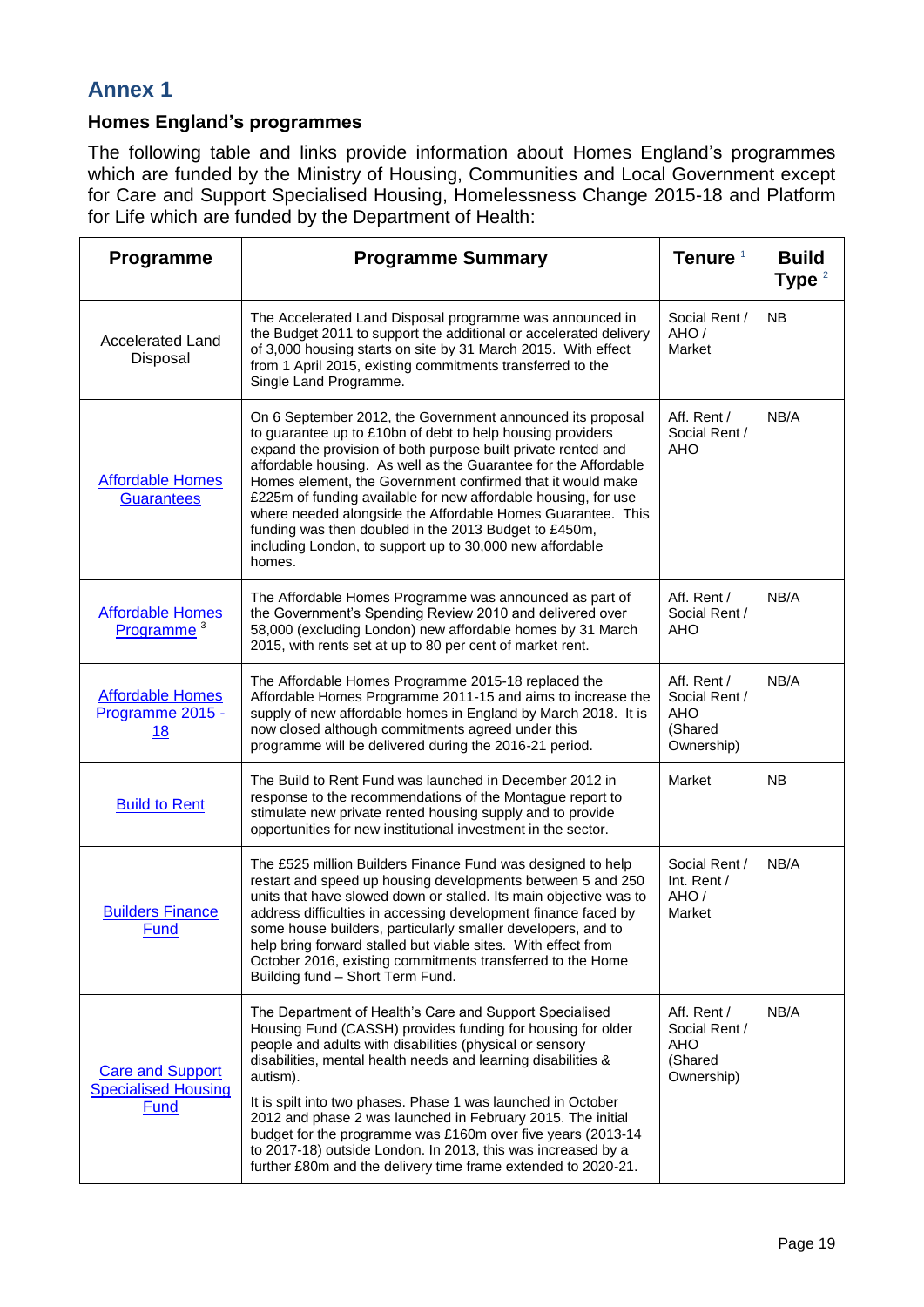| Programme                                    | <b>Programme Summary</b>                                                                                                                                                                                                                                                                                                                                                                                                                                                                                                                                                                                                                                                       | Tenure <sup>1</sup>                            | <b>Build</b><br>Type $2$ |
|----------------------------------------------|--------------------------------------------------------------------------------------------------------------------------------------------------------------------------------------------------------------------------------------------------------------------------------------------------------------------------------------------------------------------------------------------------------------------------------------------------------------------------------------------------------------------------------------------------------------------------------------------------------------------------------------------------------------------------------|------------------------------------------------|--------------------------|
| <b>Economic Assets</b>                       | The Economic Assets programme was announced in the Budget<br>2011 and worked with partners to ensure the effective use and<br>disposal of more than 300 land and property assets transferred<br>from the former Regional Development Agencies. With effect<br>from 1 April 2015, existing commitments transferred to the<br>Single Land Programme.                                                                                                                                                                                                                                                                                                                             | Social Rent /<br>Int. Rent /<br>AHO/<br>Market | NB/A                     |
| Empty Homes <sup>3</sup>                     | The Empty Homes programme was announced as part of the<br>Government's Spending Review 2010 to bring back into use<br>empty residential properties (in private ownership) as affordable<br>housing. The programme delivered 2,759 homes by 30<br>September 2016 outside London.                                                                                                                                                                                                                                                                                                                                                                                                | Aff. Rent /<br>Social Rent /<br>AHO            | A                        |
| <b>Empty Homes</b><br><b>Round Two</b>       | In November 2012 a second round of funding was launched to<br>bring back into use empty properties as affordable housing. As<br>well as residential properties (in private ownership), the<br>programme had an emphasis on the refurbishment of empty<br>commercial and non-residential properties. The programme<br>delivered 868 homes by 31 March 2017 outside London.                                                                                                                                                                                                                                                                                                      | Aff. Rent /<br>Social Rent /<br>AHO            | A                        |
| <b>FirstBuy</b>                              | The FirstBuy scheme was announced in the Budget 2011 to help<br>support 10,000 first time buyers on the property ladder. The<br>scheme was expanded in September 2012 and from 1 April<br>2013 was replaced with Help to Buy                                                                                                                                                                                                                                                                                                                                                                                                                                                   | <b>AHO</b>                                     | NB.                      |
| <b>Get Britain Building</b>                  | The Get Britain Building programme was set up to unlock more<br>than 12,000 homes on stalled sites with planning permission<br>through access to development finance.                                                                                                                                                                                                                                                                                                                                                                                                                                                                                                          | Social Rent /<br>Int. Rent /<br>AHO/<br>Market | NB                       |
| <b>Help to Buy (equity)</b><br>loan)         | Help to Buy was announced in the Budget 2013 to help<br>purchasers struggling to buy a new build home. It offers a<br>maximum 20% (40% in London) equity loan (minimum 10%) on<br>new build properties up to a maximum purchase price of<br>£600,000.<br>Launched in April 2013 with an initial budget of £3.7bn, the<br>programme aspired to support 74,000 plus homebuyers in the<br>first 3 years. The 2015 Spending Review confirmed £8.6bn of<br>funding and extended the programme to 2021 to assist an<br>anticipated 145,000 purchases. In October 2017, the<br>Government announced it will invest a further £10 billion in the<br>Help to Buy Equity Loan programme. | Market                                         | <b>NB</b>                |
| <b>Homelessness</b><br>Change $3$            | The Homelessness Change Programme was announced as part<br>of the Government's Spending Review 2010 and delivered 1,128<br>new or refurbished bed spaces in hostel accommodation by 31<br>March 2015 (outside London).                                                                                                                                                                                                                                                                                                                                                                                                                                                         | Aff. Rent                                      | NB/A                     |
| <b>Homelessness</b><br><b>Change 2015-18</b> | Homes England allocated a share of up to £25 million capital<br>funding for specialist housing providers, on behalf of the<br>Department of Health, to bring forward proposals for developing<br>and improving hostel accommodation and facilities for the<br>delivery of healthcare, training or education aimed at supporting<br>rough sleepers, those at risk of sleeping rough, and other non-<br>statutory homeless people of specialist housing to meet the<br>needs of older people and adults with disabilities or mental<br>health problems outside of London.<br>This programme was launched jointly alongside the Platform for<br>Life fund in March 2015.          | Aff. Rent                                      | NB/A                     |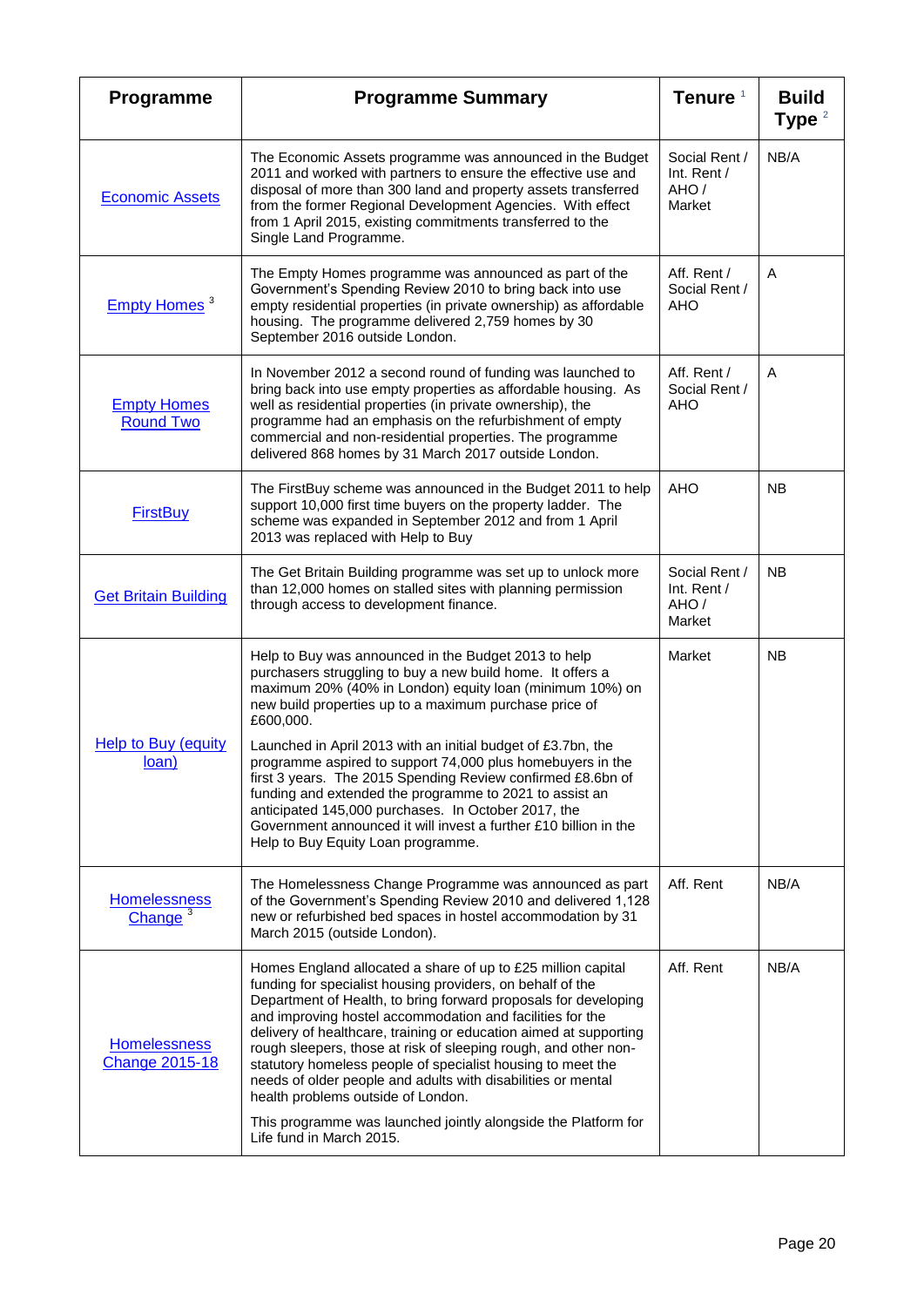| Programme                                                                      | <b>Programme Summary</b>                                                                                                                                                                                                                                                                                                                                                                                                                                                                                      | Tenure <sup>1</sup>                                                                | <b>Build</b><br>Type $2$ |
|--------------------------------------------------------------------------------|---------------------------------------------------------------------------------------------------------------------------------------------------------------------------------------------------------------------------------------------------------------------------------------------------------------------------------------------------------------------------------------------------------------------------------------------------------------------------------------------------------------|------------------------------------------------------------------------------------|--------------------------|
| <b>Kickstart Housing</b><br><b>Delivery</b>                                    | The Kickstart Housing Delivery programme was part of the 2009<br>Housing Stimulus Programme investing in restarting more than<br>20,000 homes on stalled sites. The programme closed on 31<br>March 2013.                                                                                                                                                                                                                                                                                                     | Social Rent /<br>Int. Rent /<br>AHO/<br>Market                                     | <b>NB</b>                |
| <b>Local Authority New</b><br><b>Build</b>                                     | The Local Authority New Build programme was set up to deliver<br>4,000 homes for rent by 31 March 2012.                                                                                                                                                                                                                                                                                                                                                                                                       | Social Rent                                                                        | <b>NB</b>                |
| Mortgage Rescue <sup>3</sup>                                                   | The Mortgage Rescue scheme was announced as part of the<br>Government's Spending Review 2010 to provide support to<br>some 2,500 vulnerable home owners struggling to maintain<br>mortgage payments and at risk of repossession. This scheme is<br>now closed.                                                                                                                                                                                                                                                | AHO / Int.<br>Rent                                                                 | Α                        |
| <b>National Affordable</b><br><b>Housing Programme</b>                         | The National Affordable Housing Programme is the predecessor<br>to the AHP 2011-15.                                                                                                                                                                                                                                                                                                                                                                                                                           | Social Rent /<br>Int. Rent /<br>AHO                                                | NB/A                     |
| <b>Platform for Life</b>                                                       | Homes England is allocating a share of up to £25 million capital<br>funding for specialist housing providers, on behalf of the<br>Department of Health, to bring forward proposals for developing<br>low-rent accommodation for young people aged 18 to 24 who<br>are homeless or at risk of homelessness and are in housing<br>need, to support their participation in work, further education or<br>vocational training, with the aim of assisting residents into long<br>term employment and independence. | Aff. Rent                                                                          | NB/A                     |
| <b>Property and</b><br><b>Regeneration</b><br>Programme                        | The Property and Regeneration programme covered all the<br>historical property and regeneration investments and assets<br>inherited from English Partnerships. With effect from 1 April<br>2015, existing commitments transferred to the Single Land<br>Programme.                                                                                                                                                                                                                                            | Social Rent /<br>Int. Rent /<br>AHO/<br>Market                                     | NB/A                     |
| <b>Rent to Buy</b>                                                             | The Rent to Buy Loan 2015-17 provided loans at a low, fixed<br>rate to registered providers to deliver homes outside London.<br>The homes will be let at a sub-market rent for at least 7 years<br>with the intention of supporting working households to save<br>money and achieve their aspiration of home ownership.<br>This programme is now closed.                                                                                                                                                      | <b>AHO</b>                                                                         | <b>NB</b>                |
| <b>Right to Buy</b><br>Replacement                                             | With effect from 2 April 2012, every additional local authority<br>home sold under Right to Buy will be replaced by a new home<br>for affordable rent, with receipts from sales recycled towards the<br>cost of replacement. Where a local authority decides not to<br>undertake the development themselves, they return the relevant<br>portion of the receipts to MHCLG for re-investment nationally.                                                                                                       | Aff. Rent                                                                          | <b>NB</b>                |
| <b>Shared Ownership</b><br>and Affordable<br><b>Homes Programme</b><br>2016-21 | This programme aims to increase the supply of Shared<br>Ownership and other affordable homes in England by<br>March 2021.                                                                                                                                                                                                                                                                                                                                                                                     | Aff. Rent /<br>Social Rent /<br>AHO<br>(Shared<br>Ownership<br>and Rent to<br>Buy) | NB/A                     |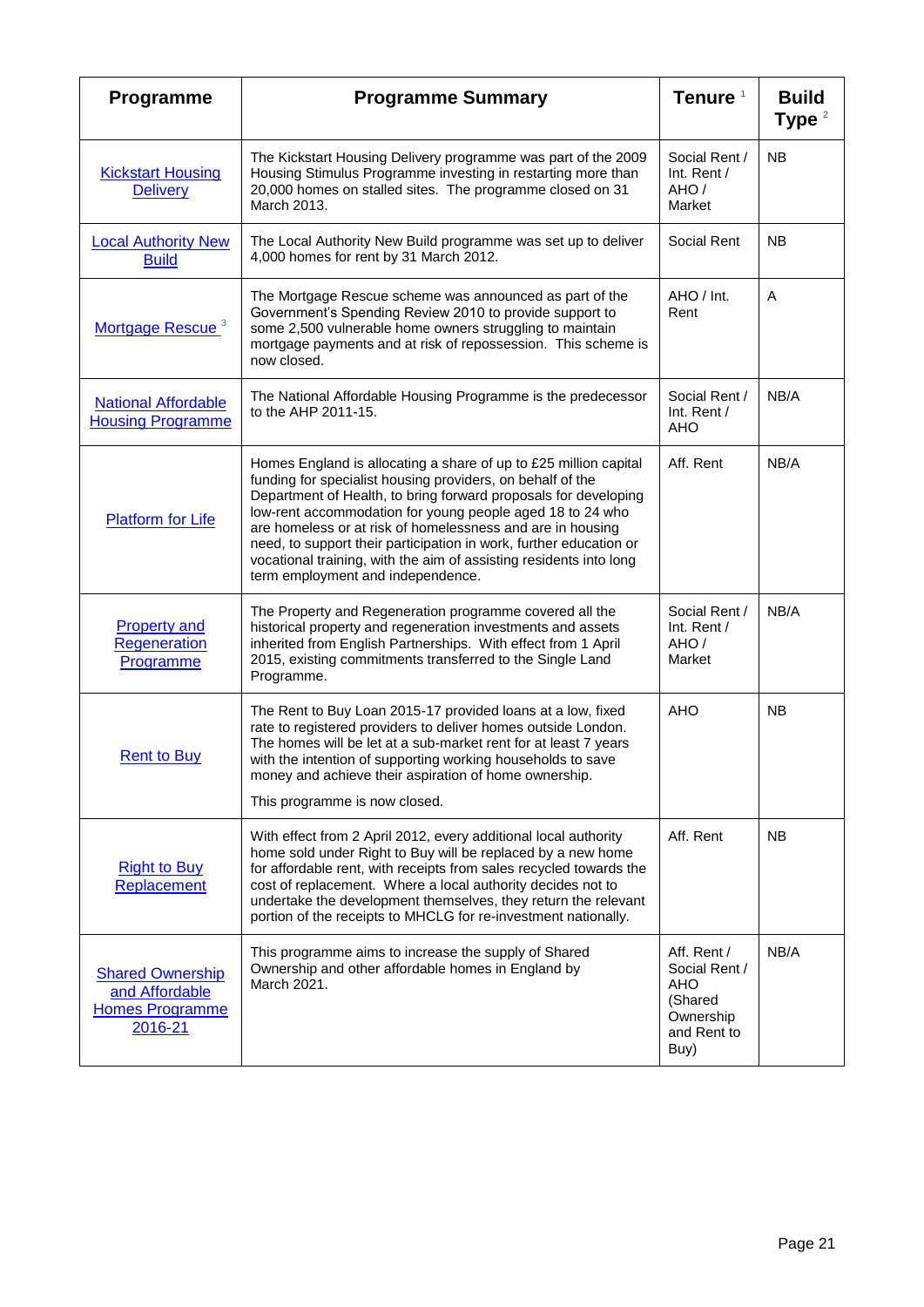| <b>Programme</b>                                             | <b>Programme Summary</b>                                                                                                                                                                                                                                                                                                                                                                                                                                                                                                                                         | Tenure <sup>1</sup>                              | <b>Build</b><br>Type $2$ |
|--------------------------------------------------------------|------------------------------------------------------------------------------------------------------------------------------------------------------------------------------------------------------------------------------------------------------------------------------------------------------------------------------------------------------------------------------------------------------------------------------------------------------------------------------------------------------------------------------------------------------------------|--------------------------------------------------|--------------------------|
| <b>Short Form</b><br><b>Agreement</b>                        | A Short Form Agreement (SFA) is used by Homes England to<br>contract with providers who wish to deliver Affordable Rent units<br>without Homes England funding. (Affordable Rent terms can<br>only be used where a delivery agreement for new supply of<br>social housing has been agreed under a new supply agreement<br>entered into between a private registered provider and Homes<br>England)                                                                                                                                                               | Aff. Rent                                        | NB/A                     |
| <b>Single Land</b><br>Programme                              | The Single Land Programme, with effect from 1 April 2015,<br>consists of existing commitments taken from the amalgamation<br>of historical Homes England land programmes (Accelerated<br>Land Disposal, Economic Assets and Property and<br>Regeneration) and transferred sites from across Government<br>under the Public Sector Land Transfer model. It is a self-<br>financing programme funded through the recycling of receipts<br>supporting Government's targets on housing (including starter<br>homes), public sector land release and asset disposals. | Social Rent /<br>Int. Rent $/$<br>AHO/<br>Market | NB/A                     |
| <b>The Home Building</b><br><b>Fund - Short Term</b><br>Fund | The Home Building Fund is government finance to increase the<br>number of new homes being built in England which opened in<br>October 2016. Applications are accepted from private sector<br>businesses to build new homes or prepare sites for<br>development.                                                                                                                                                                                                                                                                                                  | Social Rent /<br>Int. Rent /<br>AHO/<br>Market   | NB/A                     |
| <b>Traveller Pitch</b><br><b>Funding</b>                     | The Traveller Pitch Funding programme was announced as part<br>of the Government's Spending Review 2010 and delivered 515<br>new traveller pitches by 31 March 2015 (outside London). In<br>addition 386 refurbished pitches were delivered.                                                                                                                                                                                                                                                                                                                     | Aff. Rent /<br>AHO                               | NB/A                     |

<sup>1</sup> Tenure indicates whether units delivered under each programme are allocated to Affordable Rent (Aff. Rent), Social Rent (Social Rent), Intermediate Rent (Int. Rent), Affordable Home Ownership (AHO), including Shared Ownership and Rent to Buy, or Open Market (Market).

 $2$  New supply is either a new build (NB) or an acquisition (A) from existing non-affordable stock. Grant under some

programmes can be used to deliver either newly built units or to fund acquisitions.<br><sup>3</sup> The programme is part of the Affordable Homes Programme (AHP) 2011-15. The majority of delivery through the AHP 2011-15 and other associated programmes will be made available as Affordable Rent with some Affordable Home Ownership and, in some limited circumstances, Social Rent. Intermediate Rent may not be delivered by the AHP 2011- 15 unless it is through Mortgage Rescue or pre-existing commitments from the National Affordable Housing Programme.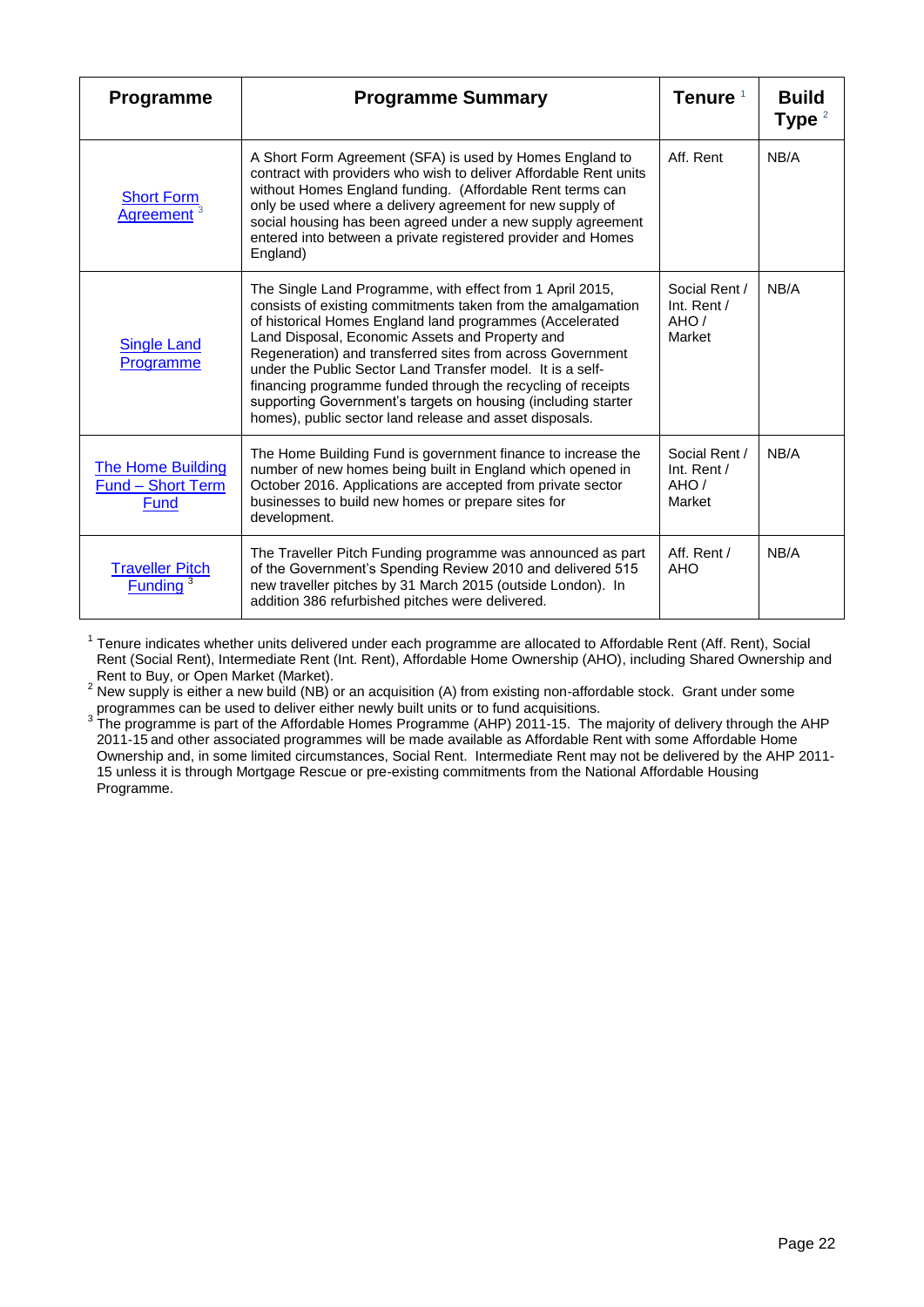### **Annex 2**

<span id="page-22-0"></span>

**Note**: With effect from 1 April 2017 there were two Homes England Operating Area name changes, with *East and South East* becoming *South East* and *South and South West* becoming *South West*. Additionally, there was a boundary change with the following Local Authorities moving from Midlands to South East: Bedford, Central Bedfordshire, Corby, Daventry, East Northamptonshire, Kettering, Luton, Milton Keynes, Northampton, South Northamptonshire and Wellingborough.